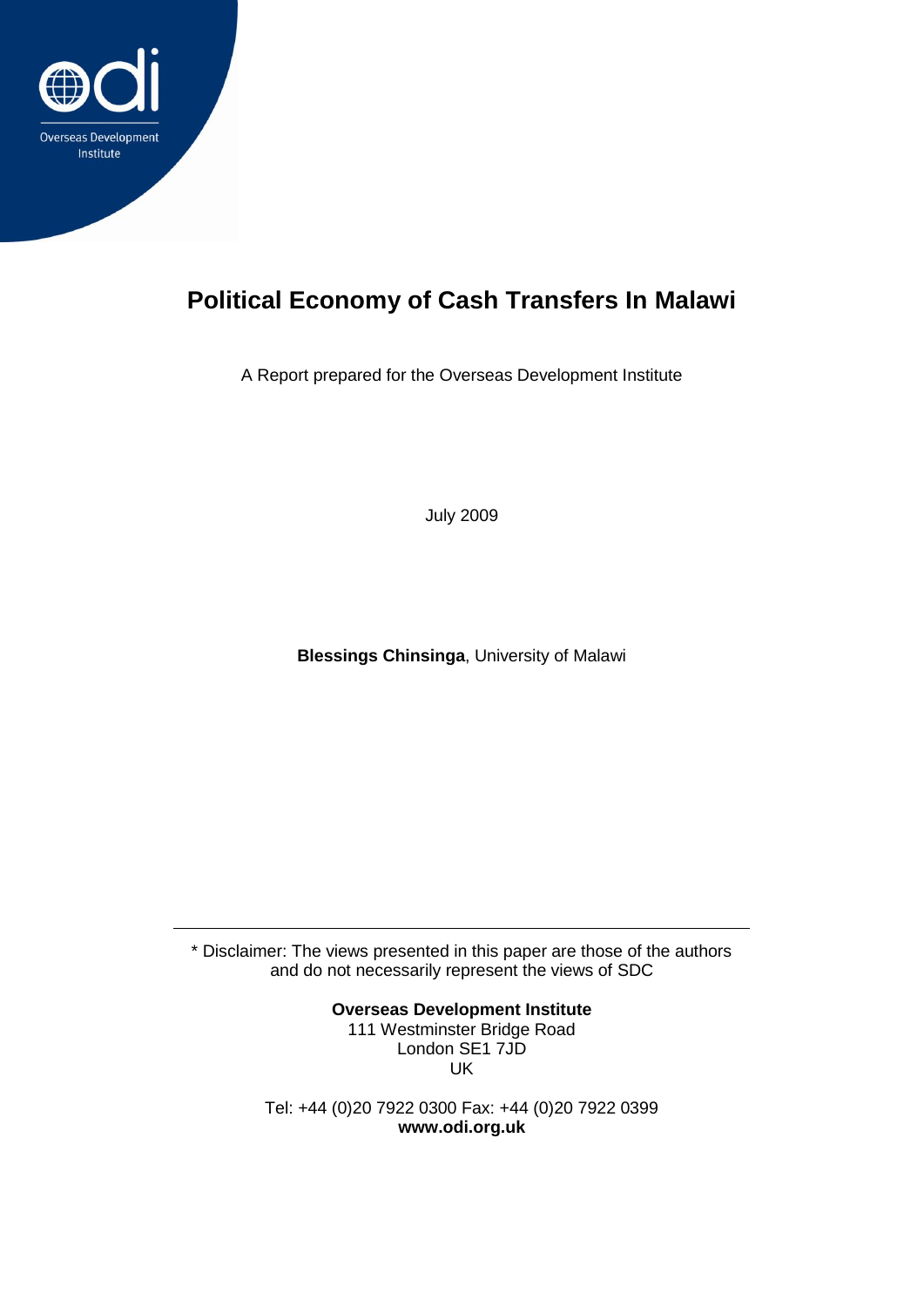## **Background and Acknowledgements**

Evidence on how cash transfers can reduce poverty remains a hot topic in both development and relief circles. Some development agencies have put cash transfers at the centre of their social protection strategies. However, cash transfers are far from a panacea, and questions around the appropriateness and feasibility of cash transfers in different contexts are important and urgent.

This paper is one of three commissioned studies on cost affordability and political economy of Cash Transfers - part of ODI"s research study (2006–09) "Cash Transfers and their Role in Social Protection". The study aims to compare cash with other forms of transfers, identifying where cash transfers may be preferable, the preconditions for cash transfers to work well and how they may best be targeted and sequenced with other initiatives. The study explores a number of issues of interest to donors and governments, including which forms of targeting and delivery mechanisms are most appropriate. This project is co-funded by the Swiss Agency for Development and Cooperation (SDC) and the UK Department for International Development (DFID).

Blessings Chinsinga would like to extend sincere appreciation to all individuals who took part in this study for taking time off their incredibly busy schedules to share and exchange views on experiences with cash transfer programmes in Malawi as an instrument that holds huge promise to tackling the seemingly intractable problems of poverty and vulnerability. Furthermore, Blessings Chinsinga would like to thank Henry Chingaipe for assisting with the data collection exercise and review of some background material, and finally Anna McCord of the Overseas Development Institute (ODI) for providing technical assistance in the conduct of this study. All the errors of interpretation remain my sole responsibility.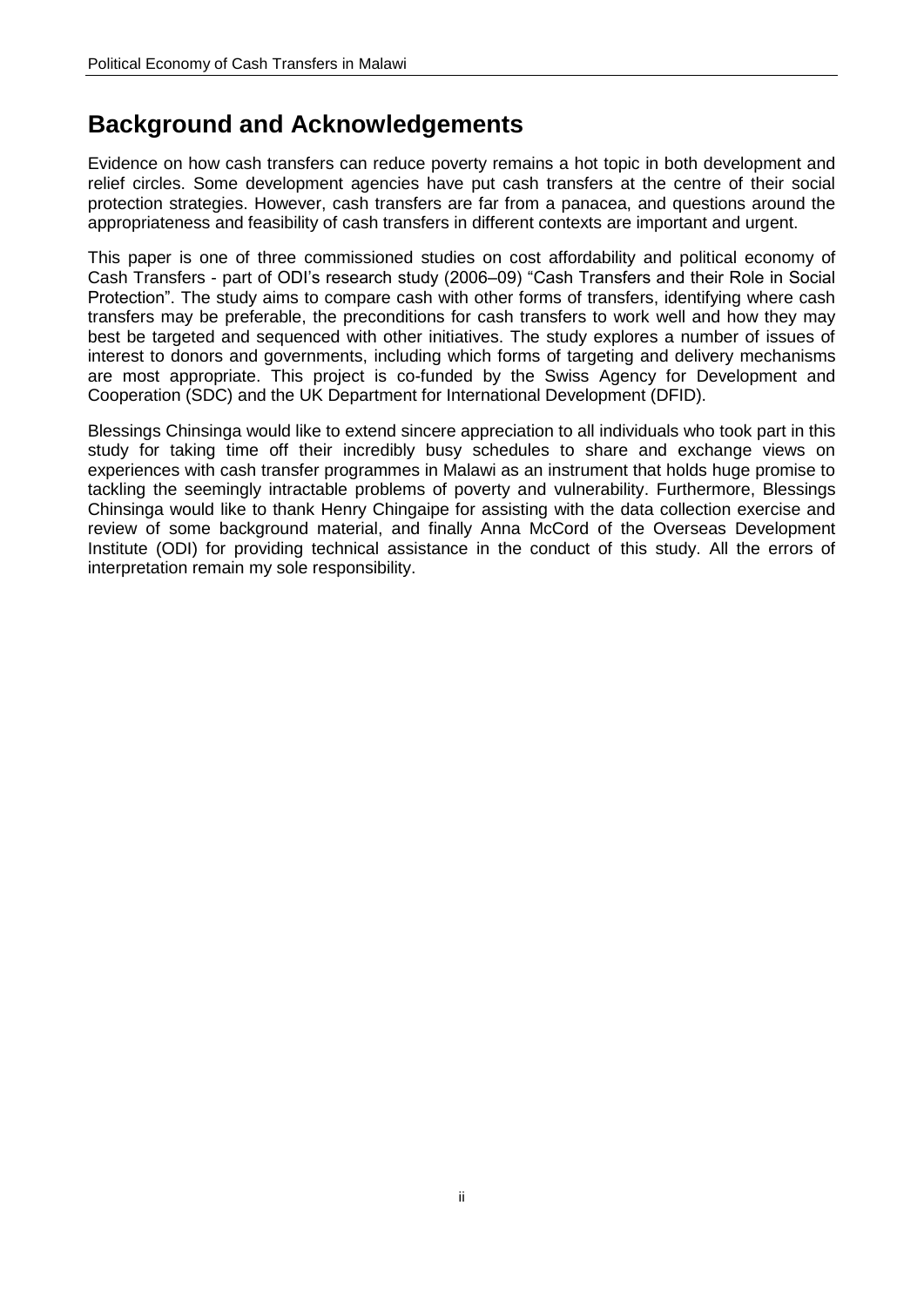# **Contents**

| 1. |     |                                                                     |  |
|----|-----|---------------------------------------------------------------------|--|
|    | 1.1 |                                                                     |  |
|    | 1.2 |                                                                     |  |
|    | 1.3 |                                                                     |  |
| 2. |     | The Social Support Policy Process: Current Status and Key Debates 6 |  |
| 3. |     |                                                                     |  |
|    | 3.1 |                                                                     |  |
|    | 3.2 |                                                                     |  |
| 4. |     |                                                                     |  |
|    | 4.1 |                                                                     |  |
|    | 4.2 |                                                                     |  |
| 5. |     |                                                                     |  |
|    | 5.1 |                                                                     |  |
|    | 5.2 |                                                                     |  |
| 6. |     |                                                                     |  |
| 7. |     |                                                                     |  |
|    |     |                                                                     |  |
|    |     |                                                                     |  |

# **List of Tables/Figures**

| Table 6: Projected Summary of Households and Cost-of Scaled-up of CTS at 10%  22 |  |
|----------------------------------------------------------------------------------|--|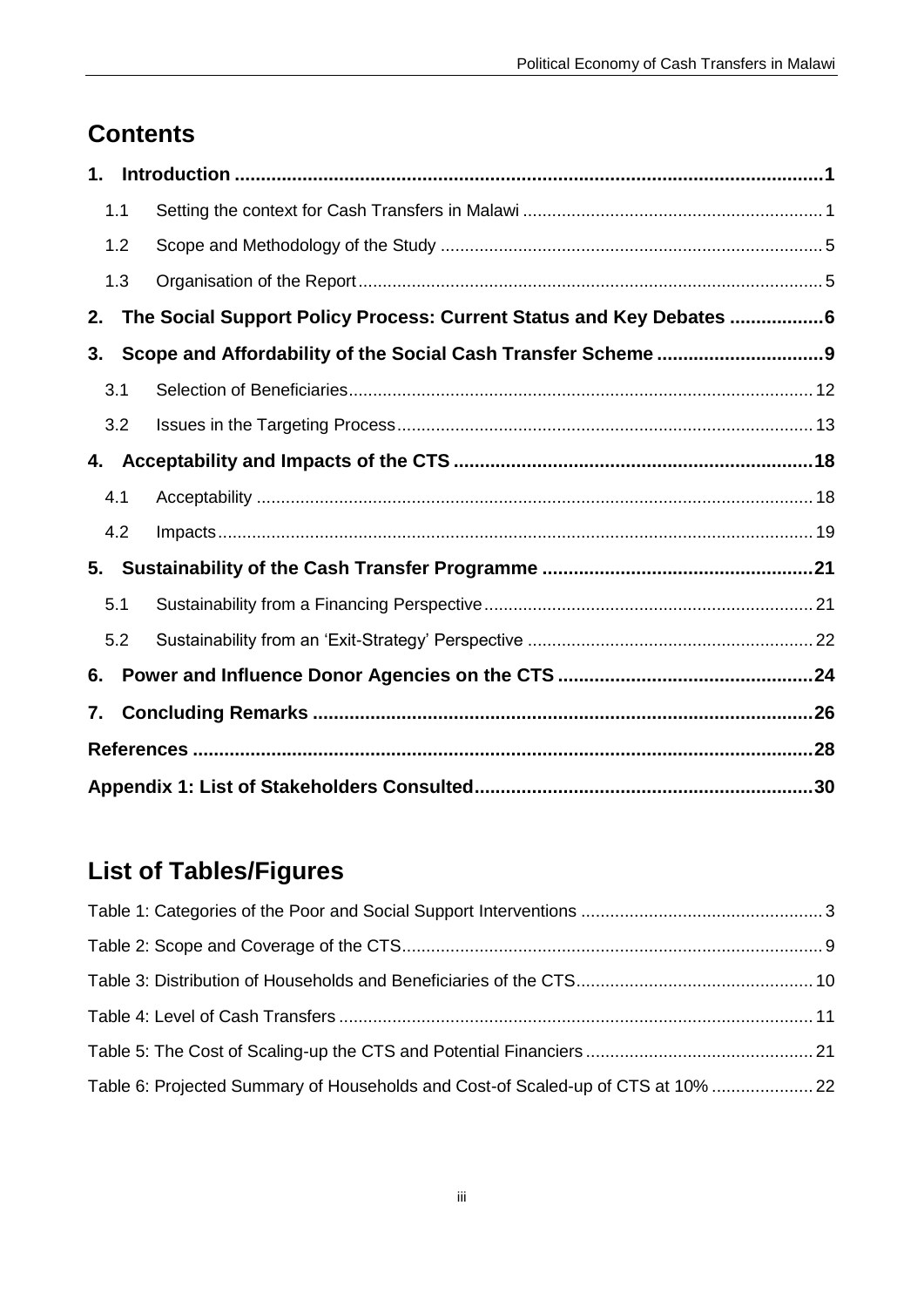# **List of Acronyms**

| <b>CEDAW</b><br><b>CRC</b><br><b>CSO<sub>s</sub></b><br>CTS<br><b>DPP</b><br><b>GDP</b><br><b>GNP</b><br>GoM<br>HDI<br>HPI<br>IHS<br><b>IPRSE</b><br>M&E<br>MDGs<br><b>MGDS</b><br>MFE<br>NAC<br>ODI<br><b>OECD</b><br><b>OVCs</b><br><b>SP</b> | Convention on the Elimination of all forms of Discrimination against Women<br><b>Rights of the Child</b><br><b>Civil Society Organisations</b><br><b>Cash Transfer Scheme</b><br>Democratic Progressive Party<br><b>Gross Domestic Product</b><br><b>Gross National Product</b><br>Government of Malawi<br>Human Development Index<br>Human Poverty Index<br>Integrated Household Survey<br>Institute for Policy Research and Social Empowerment<br>Monitoring and Evaluation<br><b>Millennium Development Goals</b><br>Malawi Growth and Development Strategy<br><b>Missing Food Entitlements</b><br><b>National Aids Commission</b><br>Overseas Development Institute<br>Organization of Economic Cooperation and Development<br>Orphans and Vulnerable Children<br><b>Starter Pack</b> |
|-------------------------------------------------------------------------------------------------------------------------------------------------------------------------------------------------------------------------------------------------|-------------------------------------------------------------------------------------------------------------------------------------------------------------------------------------------------------------------------------------------------------------------------------------------------------------------------------------------------------------------------------------------------------------------------------------------------------------------------------------------------------------------------------------------------------------------------------------------------------------------------------------------------------------------------------------------------------------------------------------------------------------------------------------------|
|                                                                                                                                                                                                                                                 |                                                                                                                                                                                                                                                                                                                                                                                                                                                                                                                                                                                                                                                                                                                                                                                           |
| <b>SSTC</b>                                                                                                                                                                                                                                     | <b>Social Support Technical Committee</b>                                                                                                                                                                                                                                                                                                                                                                                                                                                                                                                                                                                                                                                                                                                                                 |
| TA<br>TIP.                                                                                                                                                                                                                                      | <b>Traditional Authority</b><br><b>Targeted Input Programme</b>                                                                                                                                                                                                                                                                                                                                                                                                                                                                                                                                                                                                                                                                                                                           |
| <b>UDHR</b>                                                                                                                                                                                                                                     | Universal Declaration on Human Rights                                                                                                                                                                                                                                                                                                                                                                                                                                                                                                                                                                                                                                                                                                                                                     |
|                                                                                                                                                                                                                                                 |                                                                                                                                                                                                                                                                                                                                                                                                                                                                                                                                                                                                                                                                                                                                                                                           |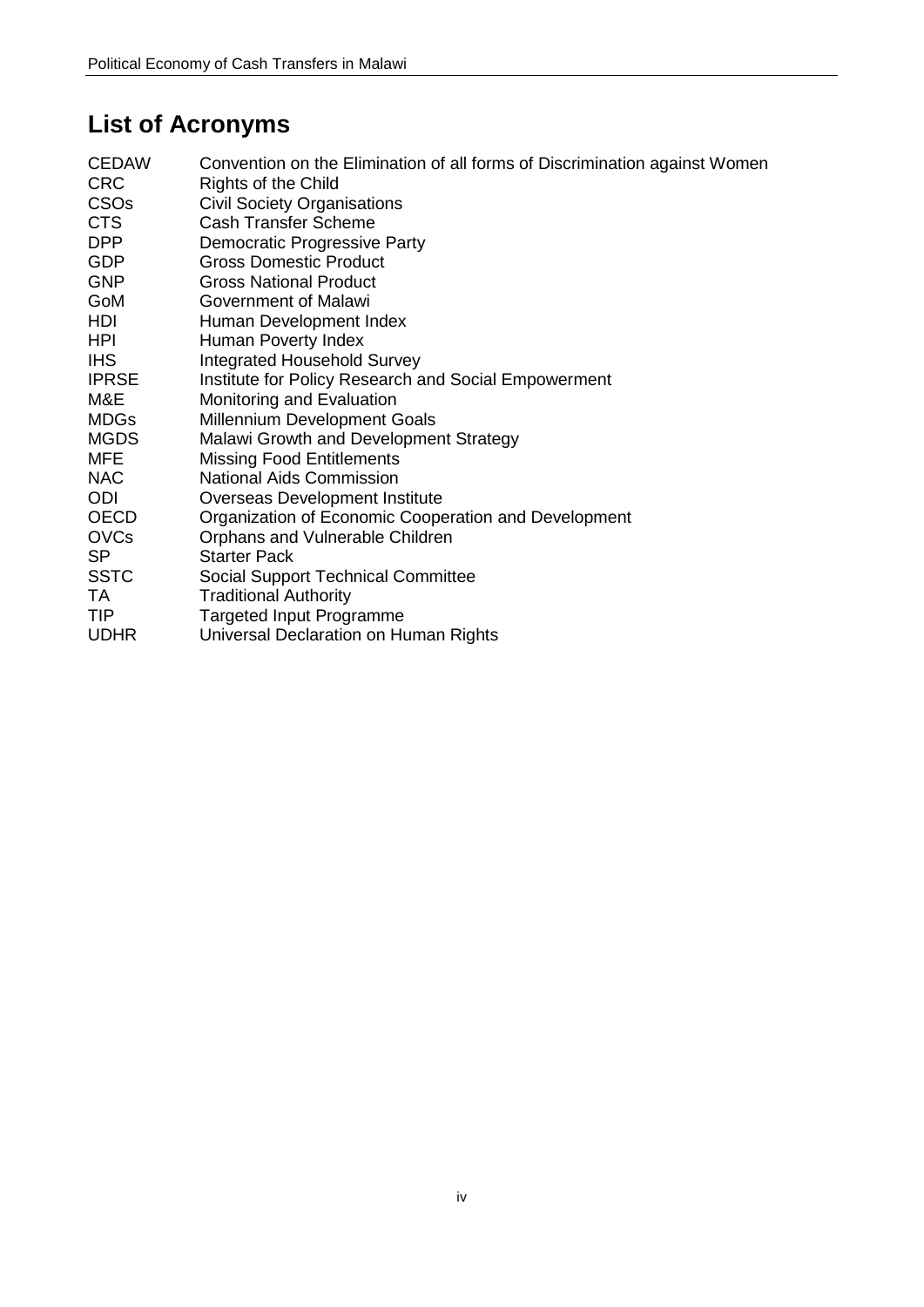# <span id="page-4-0"></span>**1. Introduction**

-

This report is about the political economy of cash transfers in Malawi. It, however, focuses almost exclusively on the Mchinji Cash Transfer Scheme (MCTS) because it is currently the only programme running, and is frankly speaking the subject of spirited debates and discussions among stakeholders active in the sphere of social protection. It was launched on a pilot basis in September 2006 (RHVP). This report is based on a study commissioned by the Overseas Development Institute (ODI) as part of a three year research programme which examines the role of cash transfers in social protection. The research programme is motivated by the growing interest in the potential of cash transfers to promote and protect livelihoods in both international development and humanitarian environments.

The study examined the political economy of cash transfers by reviewing the three linked questions of affordability, sustainability and acceptability through an exploration of the attitudes of key stakeholders, whose actions influence policy selection and implementation. The main aim of the study was to assess how the interaction between politics and economics affect the efficacy of Cash Transfer Schemes (CTS) in reducing poverty and vulnerability among the poorest of the poor.

In order to achieve this goal, the study explored attitudes and ideological dispositions of key stakeholders in government, donor community and civil society working in the area of social protection more generally since cash transfers are considered as one of the priority social protection interventions. The main focus was on the stakeholders" attitudes and ideological dispositions towards adoption, design, financing and implementation of cash transfer programmes.

## <span id="page-4-1"></span>**1.1 Setting the context for Cash Transfers in Malawi**

Malawi is one of the poorest countries in the world whether judged by the Gross National Product (GNP), Human Development Index (HDI) or the Human Poverty Index (HPI). Previous efforts to address the problems of poverty and vulnerability have not been very successful. To at least paint a picture of the magnitude and severity of poverty and vulnerability, it is argued that Malawi grapples with breadth and depth of poverty seen in few countries not ravaged by war (Chinsinga, 2006). This has brought cash transfers in the limelight as a result of the current prominence of social protection as a potentially viable strategy for dealing with the problem of chronic poverty and vulnerability. The salience of social protection is attributed to the following:

Dissatisfaction with the implementation of disjointed safety nets programmes. Prior to 2005, disparate social protection interventions were being implemented as isolated projects by different players in government, civil society, donor and even private sectors (Devereux, 2005 and Chinsinga, 2006). A key finding of reviews of the social safety nets programme was that the uncoordinated approach was costly and less effective at tackling chronic poverty and vulnerability.

Touted as a vehicle for achieving higher-level development objectives (particularly the Millennium Development Goals (MDGs). Locally, social protection is the second theme in the Malawi Growth and Development Strategy (MGDS), which is the country's overarching framework for development for the period between 2006 and 2011. The MGDS provides that its long term goal for social protection "is to improve the life of the most vulnerable" (GoM, 2006: 44).

Seen as a means of institutionalising the human rights-based approach to development which is invoked through several international human rights instruments and declarations such as the Universal Declaration on Human Rights (UDHR), the Convention on the Rights of the Child (CRC), the Convention on the Elimination of all forms of Discrimination Against Women (CEDAW) and most recently, the Livingstone Call for Action on Social Protection<sup>1</sup>. These are further linked to

<sup>1</sup> These instruments are actually cited in the latest draft of the social support policy, March 2009.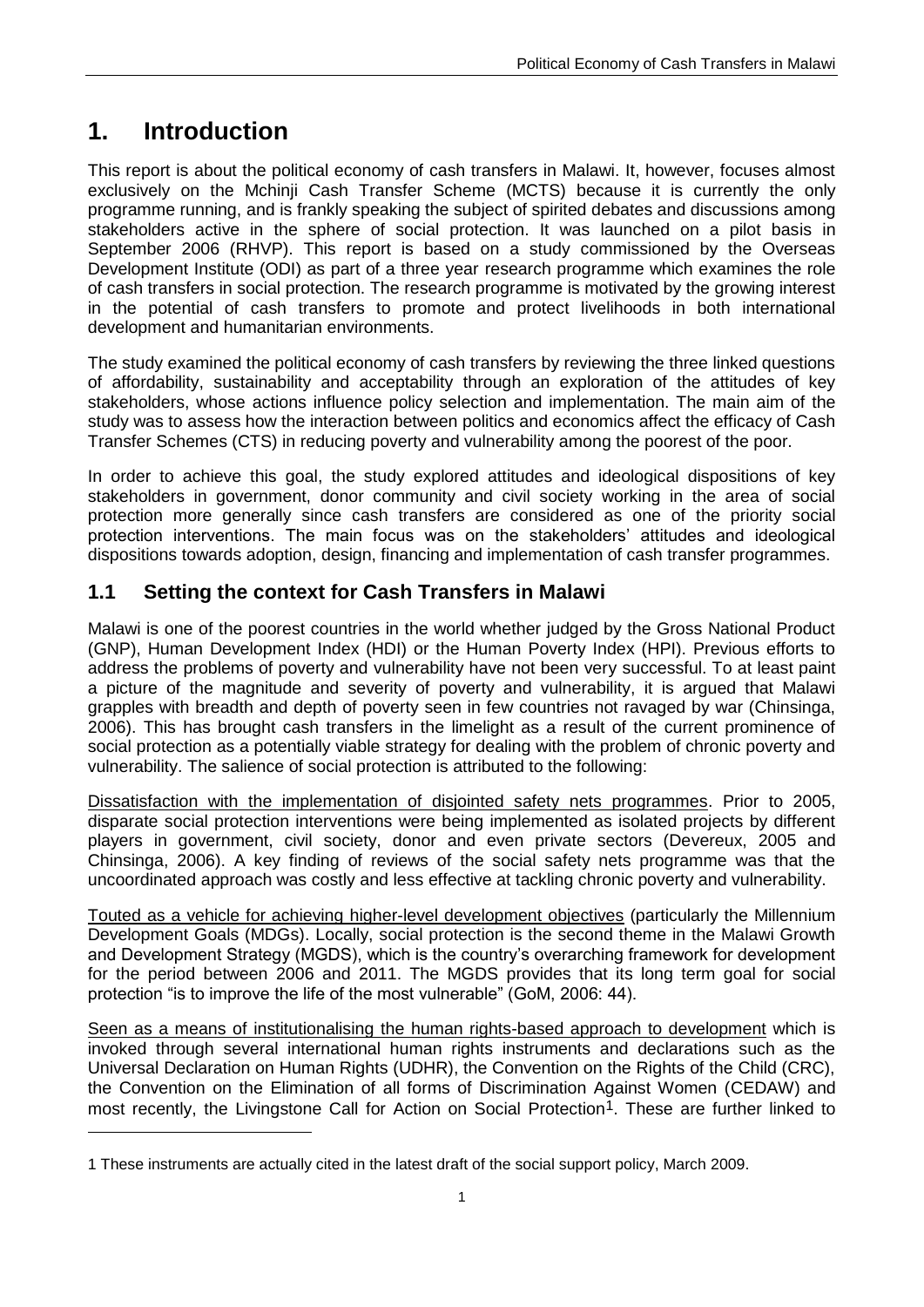section 30 in the 1995 Malawi Republican Constitution which provides for the 'right' to development2.

All stakeholders generally make reference to these factors as having led to the prominence of social protection in the contemporary discourse about poverty and vulnerability. There are, however, some discernible differences among stakeholders in terms of degrees of emphasis on each of these factors. Most donor agencies and government officials place stronger emphasis on the first two factors while most of the local and international NGOs or more broadly civil society, invoke social protection primarily as a key strategy for institutionalising the rights based approach to tackling poverty and vulnerability in particular and development challenges in general. While these differences in emphasis are long established, they were apparent and reinforced during fieldwork for this study.

It is, however, important to note that social protection measures vary considerably in their objectives. Nevertheless, social protection measures generally aim at achieving one or more combination of the following:

#### *To manage social risk*

This has been popularised by the World Bank through its Social Risk Management (SRM) framework. Measures under this framework generally view poverty and vulnerability as compounded by "uninsured risk" and envisage that effective risk management will stabilise incomes and consumption of the poor and vulnerable and therefore serve as "investment in poverty reduction" (Holzman and Kozel, 2007).

#### *To transform the poor and vulnerable*

The main concern is on how to facilitate and achieve long-term and sustainable poverty reduction. And it recognises that there is a positive relationship between the security of livelihoods, autonomy and empowerment and long term poverty reduction. This is based on an appreciation of structural inequalities that disadvantage the poor (Sabates-Wheeler and Devereux, 2007).

#### *To increase the asset base of the poor and vulnerable*

This is related mainly to social protection interventions that draw from economic analyses that suggest that a critical level of assets exists above which people can invest productively, accumulate and advance, but below which people live in a "poverty trap" from which they have no prospects to escape (Carter and Barrett, 2007).

#### *To provide a 'universal social minimum'*

This entails resources, opportunities, rights and power to the poor and vulnerable to lead an adequately decent and dignified life so that they can participate and advance as free and equal members in society. It is further informed by theories of social justice (Thomson, 2007).

#### *To reduce poverty*

-

This objective possibly subsumes the others above although it has distinct implications in practice. It is mainly advocated by the Organisation of Economic Cooperation and Development (OECD) countries and its rationale is to use social protection measures as the basis for a multi-pronged approach to poverty reduction motivated by the understanding that poverty is multi-dimensional

<sup>2</sup> Section 30 provides that "all persons and people have a right to development and therefore to the enjoyment of economic, social, cultural and political development and women, children and the disabled in particular shall be given special consideration in the application of this right". It further states that "the state shall take all necessary measures for the realisation of the right to development".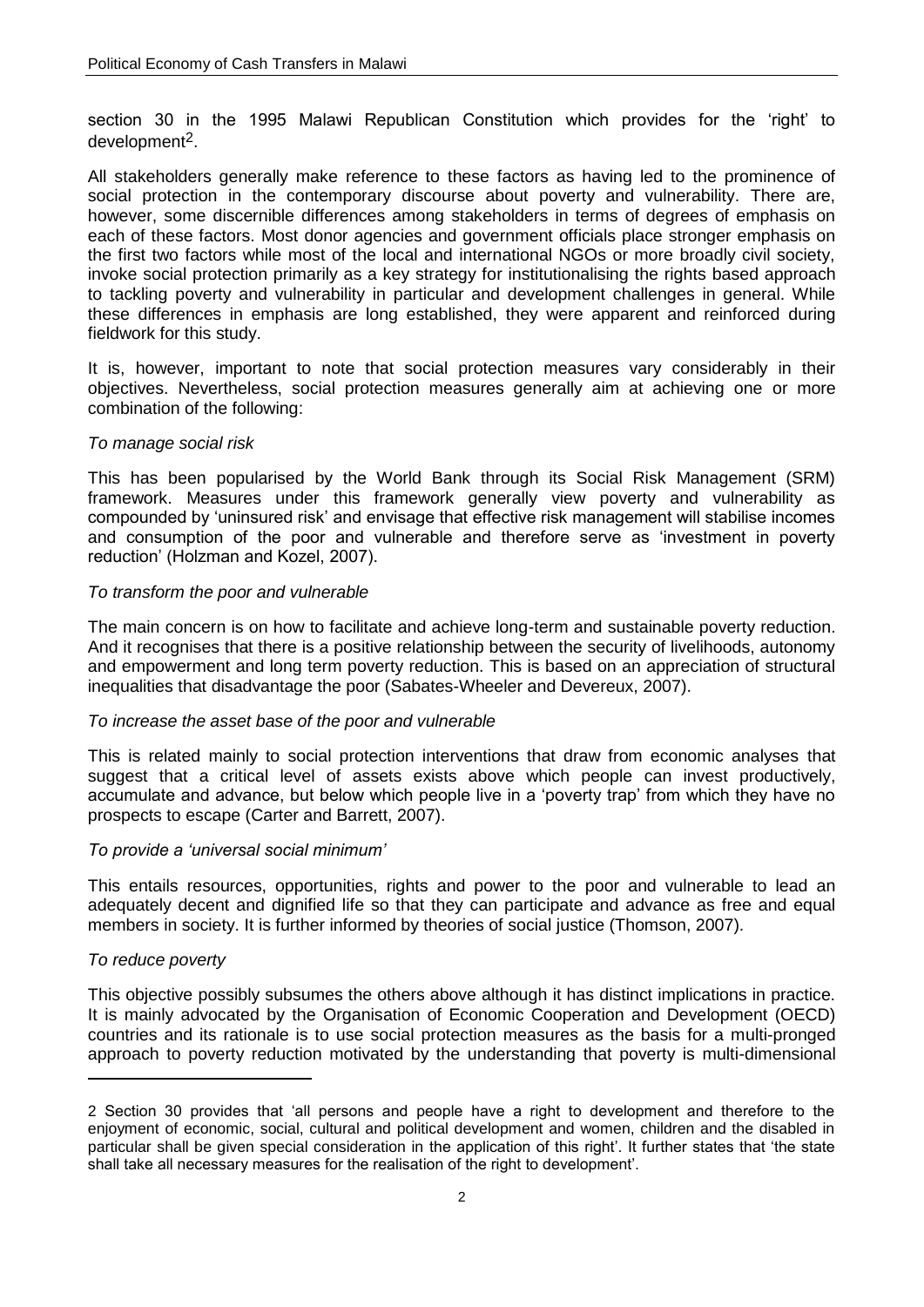and the need to focus on pro-poor growth that combines economic opportunities, social protection and inclusion/empowerment. Thus social protection measures are not only seen as key elements of pro-poor growth but also as rights-based responsibility to care (Voipio, 2007).

The cash transfer scheme (CTS) in Malawi is still run on a pilot basis and has been since its inception in 2005. It is, one of the several social support instruments recognised in the draft social support policy document. This draft policy was initially conceived as social protection policy but has been changed to social support policy to reflect the intent of the programmes proposed for implementation. This change, as further illustrated below, was effected at the behest of Cabinet. It was justified as a way of ensuring that the policy does not convey the impression that the beneficiaries are helpless victims of poverty and vulnerability who are likely to remain in that state for the rest of their lives. The change from social protection to social support policy would therefore propose that the beneficiaries graduating from various programmes proposed under the policy at least after sometime. The social support programmes would thus simply serve as boot strings to pull people out of chronic poverty and vulnerability over a defined period of time. Consequently social support is therefore defined as all public and private initiatives that provide income or consumption risks, and enhance the social status and the rights of the marginalised, with the overall objective of reducing ultra poverty as well as economic and social vulnerability of the poor and marginalised (GoM, 2008). It is therefore expected that in the medium term, the social support policy will "increase assets of the poor to enable them to meaningfully engage in sustainable growth and contribute to poverty reduction" (GoM, 2006: 44).

At the time of adopting the Mchinji CTS, poverty and vulnerability were reportedly widespread, deep and severe. According to the Integrated Household Survey (IHS) (2005) the poverty head count index was at 52.4 % of which 30% were moderately poor, and 22% were ultra-poor: 12% of the people living in poverty were deemed to have "labour capacity" while 10% were described as "incapacitated". The poverty line was defined as MK 47 per person per day in 2005 prices, equivalent to US\$ 0.3. The ultra poverty line, principally food poverty, was defined as MK 27 per day per person, equivalent to US\$ 0.2 for both those with and without labour. The 2007 Welfare Monitoring Survey shows that there have been significant reductions in the incidence of poverty. The poverty head count index is estimated at 40%, of which 25% are moderately poor and 15% are ultra-poor. Of the total people living in poverty 5% are deemed to have labour while 10% are incapacitated. Disaggregating the poor into these three categories (i.e. moderately poor, ultra-poor with labour, and ultra-poor and incapacitated) made it imperative to outline in the draft social support policy different social support interventions for each group with different primary objectives as shown in Table 1 below:

| Category of<br>the Poor         | Number of<br><b>Households</b> | <b>Needs</b>                                                                                                  | <b>Social Support Intervention</b>                                                                                                                                                |
|---------------------------------|--------------------------------|---------------------------------------------------------------------------------------------------------------|-----------------------------------------------------------------------------------------------------------------------------------------------------------------------------------|
| <b>Moderately Poor</b>          | 600,000                        | Employment<br>Skill building<br>Capital<br>Productive assets<br>Protection from capital/asset<br>✓<br>erosion | Agricultural input subsidies<br>Insurance programmes<br>Village savings loans<br>Micro-credit/microfinance                                                                        |
| Ultra-poor with<br>labour       | 300,000                        | Survival<br>$\checkmark$<br>Productive assets<br>Employment<br>✓                                              | Public works programmes<br>School feeding<br>Cash and food for assets<br>combined with skills building<br>Cash for consumption<br>✓<br>(combined with adult literacy<br>training) |
| Ultra-poor and<br>Incapacitated | 250,000                        | Survival<br>✓<br>Investment in human capital                                                                  | Social cash transfers<br>School feeding                                                                                                                                           |

#### <span id="page-6-0"></span>**Table 1: Categories of the Poor and Social Support Interventions**

Source: GoM (2008)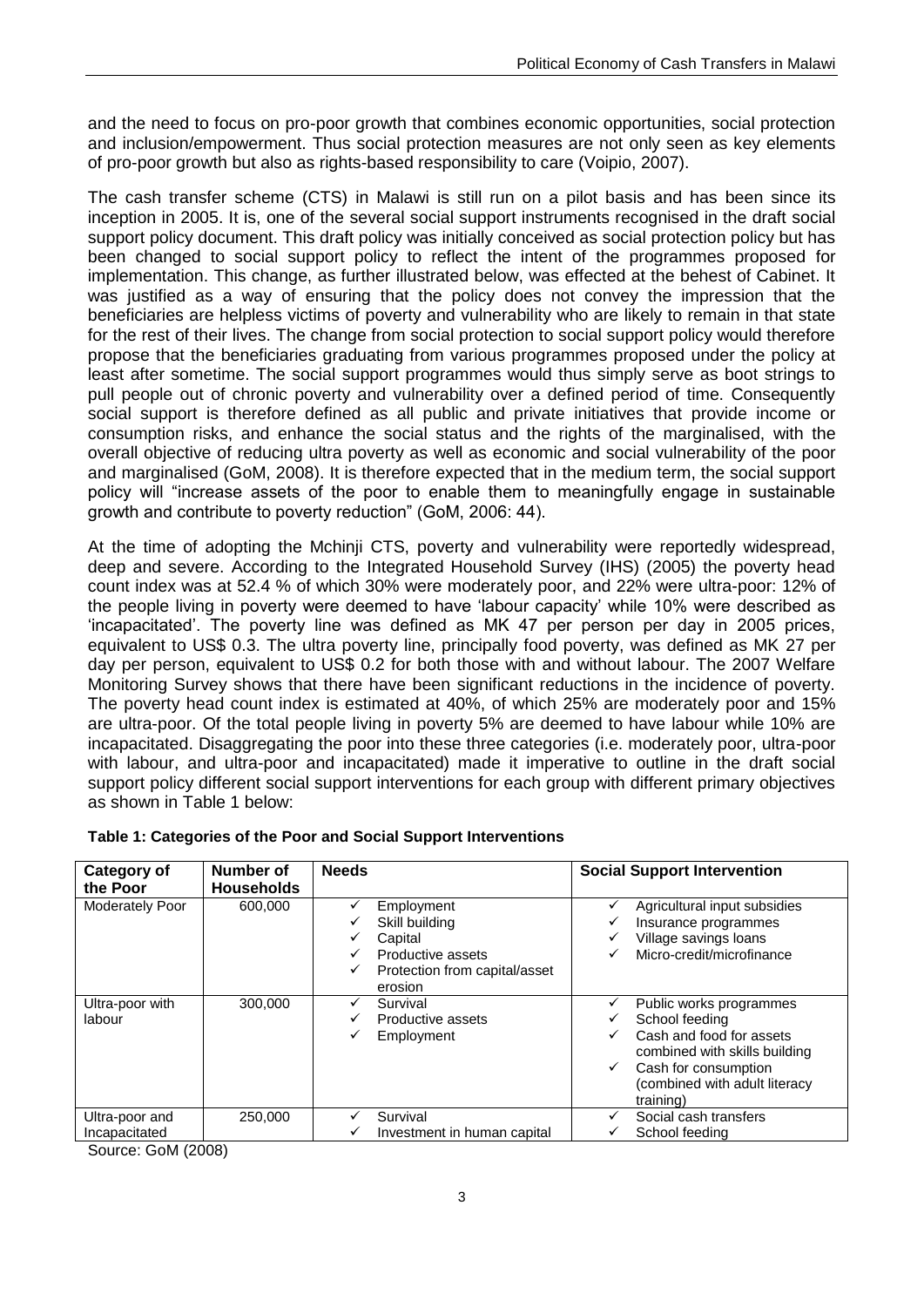According to the 2005 IHS, up to 7 million people living in 1.3 million households were classified as poor. Out of these 3 million people living in 550,000 households were identified as ultra poor. Ultra poor households are distinguished on the basis of the following characteristics: 1) they suffer from hunger during most of the year; 2) become physically weak; 3) have few or no assets, little or no land; 4) tend to sell or consume their productive assets such as livestock, tools, seed etc; 5) give investing in their like sending children to school; 6) are predominantly child/female/elderly headed with very dependency ratios; and 7) die from infections that other people survive.

Out of the 1.3 million poor households, four categories were identified. The first category comprises 600,000 households that are moderately poor. They are moderately poor because they include household members that could engage in productive work. The second category comprises150,000 households that are labour constrained but are moderately poor either because they are headed by a pensioner who gets a little something at the end of the month or are supported on a regular basis by a relatively prosperous extended family system. The third category comprises 300,000 households that suffer from ultra poverty despite the fact they have household members that engage in productive work. And the final category comprises 250,000 households which are classified as the most vulnerable mainly because they cannot respond to development programmes since they have little or no self-help capacity (Schubert and Huijbregts, 2006).

It is important to note that the 150, 000 households that are labour constrained but enjoy support from the extended family network or are headed by a pensioner are not included as beneficiaries of the social support interventions. The justification is that much as they are labour constrained, they are only moderately poor and as such they are ineligible for social welfare because of resource constraints on the part of government to finance programmes of this nature on a large scale.

The opportunities and constraints for both the ultra poor with labour and the ultra poor and incapacitated are generally the same given the limited availability of employment openings in the countryside. The distinction is principally made for purposes of framing interventions that would be relevant for these two categories. And this is further a reflection of the widespread perceptions of poverty and vulnerability in rural Malawi. Those who are poor and vulnerable because of irresponsible behaviour, for example, selling livestock and other related household assets and spending the proceeds on beer do not attract any sympathy. Rural Malawi tends to be hard on people who have the ability and health to work but are nonetheless poor.

The targeted beneficiary group in the Mchinji CTS is the "ultra-poor and incapacitated" who, according to the 2007 Welfare Monitoring Survey, constitutes 10% of the total people living in poverty in Malawi. For households to qualify as beneficiaries for the CTS, they have to meet two criteria: 1) ultra poor; and 2) labour constrained. A household is designated as ultra poor if it is in the lowest expenditure quintile and under the ultra poverty line and a household is labour constrained if it has no-able bodied household member in the age group 19-64 who is fit for work, has to care for more than 3 dependents who are under 19 or over 64 or unfit for work because they are chronically sick, or disabled or handicapped. A combination of these criteria is used in order to focus only on those households that are not able to access or benefit sufficiently from labour based interventions like public works or from piecework (RHVP, 2009).

The scheme has since been scaled up to six more districts out of 28 across the country. The districts covered are Likoma and Chitipa in the northern region, Mchinji and Salima in the central region, Machinga, Mangochi and Phalombe in the Southern region. Thus Malawi does not have a national social CT programme yet. The current effort is merely a "scaled up pilot". It is, however, now about four years since the first scheme began in Mchinji and it should therefore be possible to at least come up with a preliminary profile of the political economy of social cash transfers in Malawi.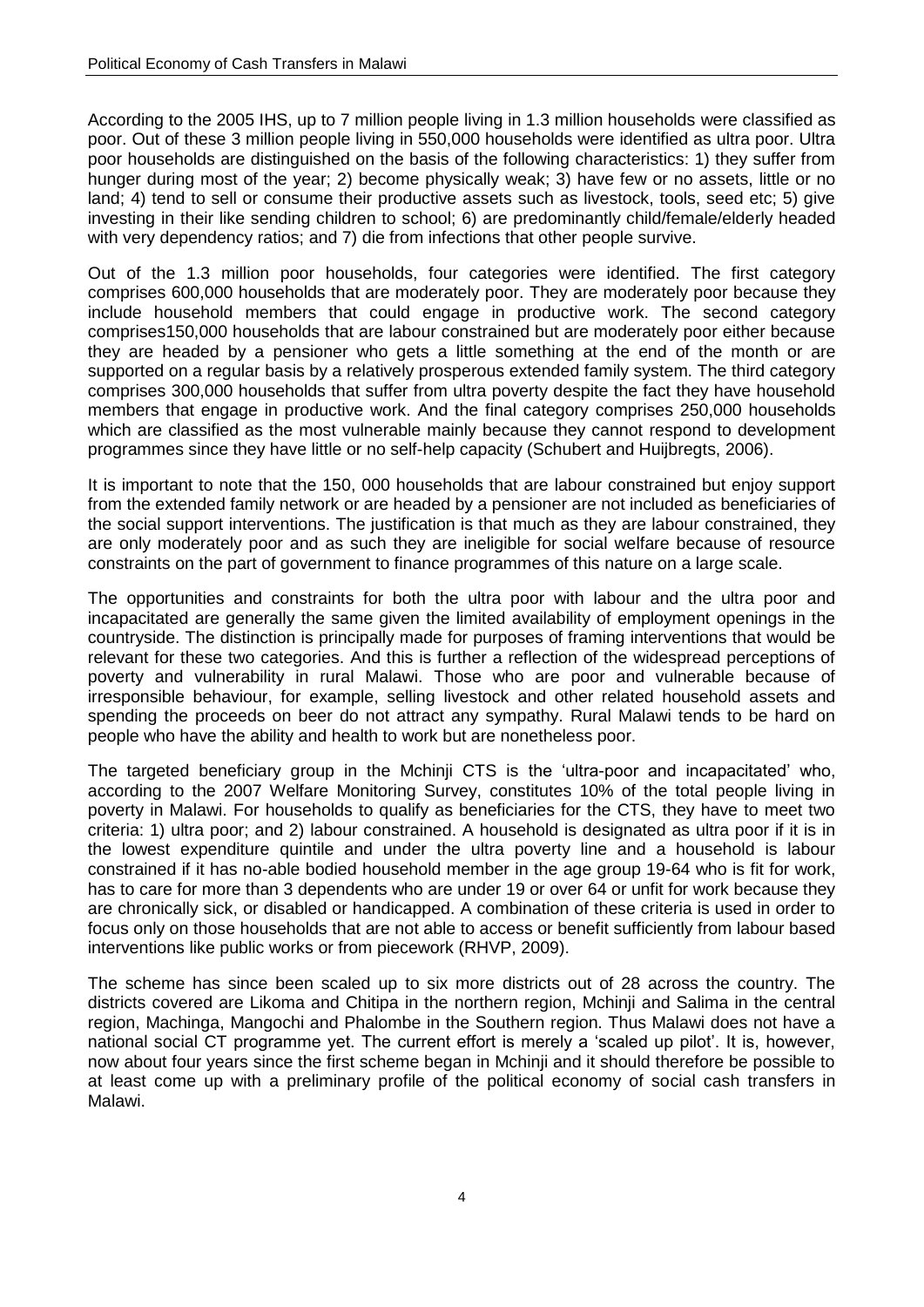## <span id="page-8-0"></span>**1.2 Scope and Methodology of the Study**

In order to explore the political economy of the CTS, the study sought to identify critical ideological and attitudinal issues regarding political, economic, fiscal and institutional factors which:

- Determined the adoption of the cash transfer scheme from a wide range of possible social  $\bullet$ support interventions.
- Influenced the design of the scheme and its scaling up.
- Determine the programme's acceptability and affordability.  $\bullet$
- Affect the programme's prospects for sustainability.

The study further explored attitudes of key stakeholders regarding whether, on the basis of the emerging evidence, cash transfers are an effective means of reducing poverty and vulnerability or they simply encourage laziness and enhance dependency on the part of beneficiaries; and whether ideological differences or world views among donors, government and civil society organisations have shaped and continue to shape the development of the social support policy and the social support programmes with particular focus on the cash transfers.

In this assessment, political economy was broadly understood as the intersection of politics and economics, in particular how their interaction in a given context shapes programme outcomes. While the economic aspects of cash transfers are generally well understood and do not require unpacking, the politics are less so. The conception of politics deployed here takes its cue from the assertion that "the political should be defined in such a way as to encompass the entire sphere of the social…[e]vents, processes and practices should not be labelled "non-political" or "extrapolitical" simply by virtue of the specific setting or context in which they occur. All events, processes and practices which occur in the social sphere have the potential to be political…" (Hay, 2002:3). Consequently, the following broader definition of "politics" was adopted to provide a conceptual frame for the study:

Politics comprises of all the activities of cooperation, negotiation and conflict, within and between societies, whereby people go about organising the use, production or distribution of human, natural and other resources in the course of the production or reproduction of their biological and social life (Leftwich, 2004: 103).

Data for the study was collected mainly through two methods, namely: 1) document review and analysis; and 2) in-depth semi-structured stakeholder interviews. Documents analysed included official, published and unpublished sources that were collected from government departments, donor agencies and civil society organisations active in the realm of social protection generally and cash transfers in particular. Key documents reviewed and analysed included the MGDS, the draft social support policy and various M&E reports for the CTS. The in-depth semi-structured stakeholder interviews were held in the second and third weeks of June, 2009 in Lilongwe and Mchinji. The interviews were designed to elicit deeper insights on a range of issues that were regarded as pertinent to understanding the political economy of the cash transfer schemes generally and the Mchinji CTS in particular. A total of 13 interviews were conducted (see Appendix I).

## <span id="page-8-1"></span>**1.3 Organisation of the Report**

Following the introduction, section 2 provides a quick overview of the social support policy processes to date including the key debates. Section 3 discusses the scope and the affordability of the CTS while section 4 is mainly concerned acceptability and impacts of the scheme. Section 5 assesses the prospects of sustainability for the CTS. Section 6 highlights the power and influence of donors on the design and adoption of the scheme and draws out implications on ownership and sustainability of the programme. Section 7 offers some concluding remarks.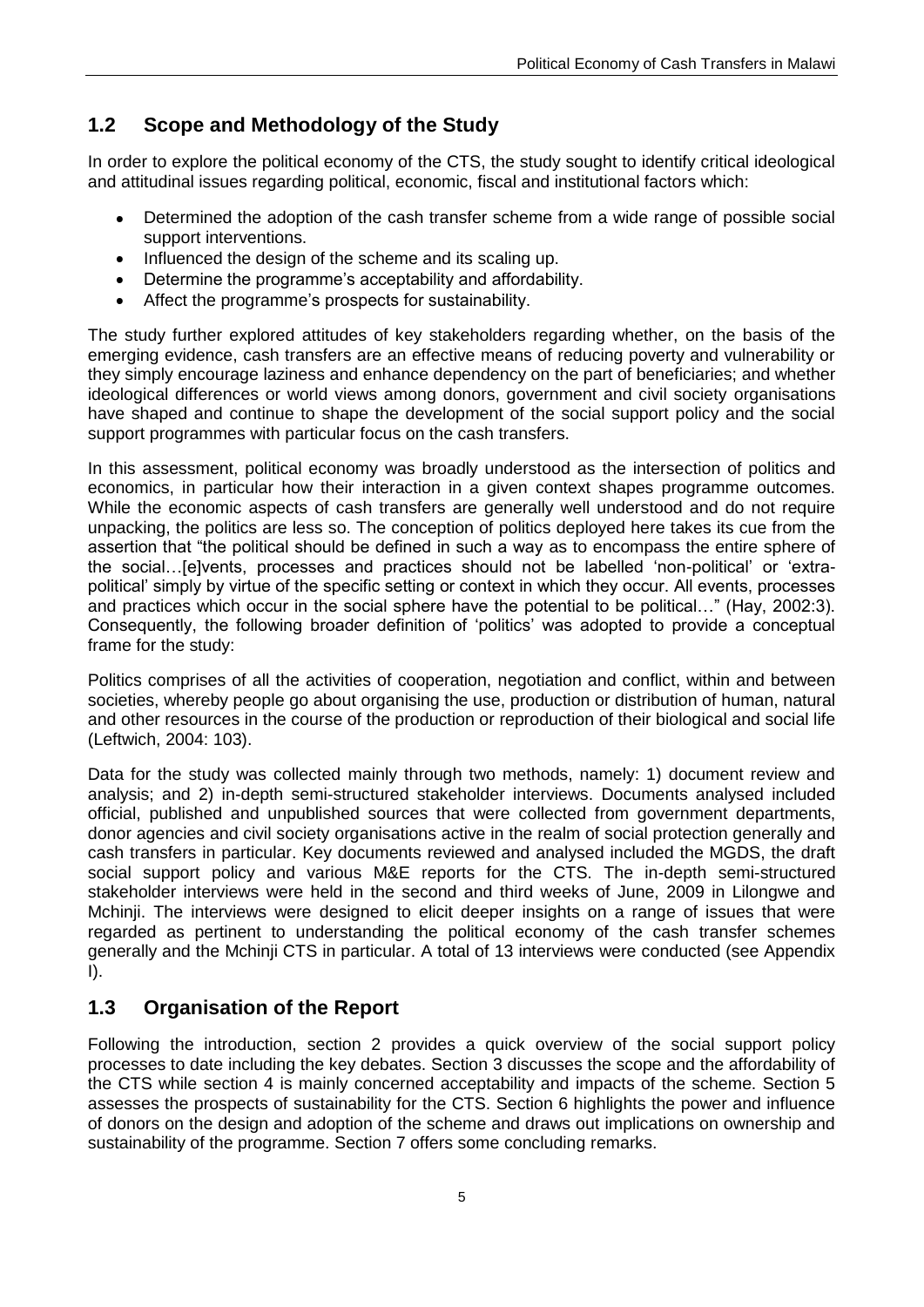-

## <span id="page-9-0"></span>**2. The Social Support Policy Process: Current Status and Key Debates**

The process of developing the social protection-now social support-policy has entailed a series of interdependent activities involving a quite a diverse set of stakeholders. Like many economic and social policies, the development process has been one that can best be characterised as "policy succession' or 'policy adaptation<sup>3</sup>. While these two characterisations are not mutually exclusive, they capture the empirical observation that the development of the social support policy in Malawi has drawn lessons from, modified, built on and in some ways extended the institutional and organisational structures of the preceding National Safety Nets programme. Consequently, and not unusually, the process has been fundamentally political involving activities of conflict, negotiation, and cooperation among the various stakeholders as each has sought to use the process to propagate, reproduce and legitimise their own ideologies on how best to deploy social support to tackle poverty and maximise social and economic benefits.

Policy succession and adaptation imply complex cycles with forward and backward linkages between "the old" and "the new", so much that the process as a whole has neither a definite inception nor an ending point. However, any policy discussion must have a departure point. For the social support policy process in Malawi, the starting point is traced back to December, 2005 when DFID Malawi convened a workshop involving a cross section of participants from government, CSOs and donor agencies to discuss the implications of the findings of two studies it had commissioned on the poverty agenda in the country. These studies were:

- Devereux, S. *et al*. (2005) Vulnerability to Chronic Poverty and Malnutrition in Malawi, Lilongwe: Malawi
- Devereux, S. and Macauslan, I. (2005) Review of Social Protection in Malawi: A Desk  $\bullet$ Study, Lilongwe: Malawi

This workshop invariably set the agenda of the social support policy process with participants agreeing unanimously that the safety nets approach to poverty was ad hoc, short term, uncoordinated and ineffective, with evidence that poverty remained widespread, severe and deep across country. In the words of one the interviewees "safety nets represented a scatter-gun approach–shooting everywhere in an unplanned manner as if poverty was a transient problem". Moving forward, the categories of the poor (see Table 1) were used to inform interventions, but key questions were which group or groups and what social support instruments, to start with.

It was reported that the policy formulation process has mostly been top-down involving technocrats from relevant government departments and donor agencies who constituted the Social Support Technical Committee (SSTC). Broad based, bottom up consultations were only carried out after the draft policy had been produced in 2008. These were led by the Institute for Policy Research and Social Empowerment (IPRSE). Besides consulting with other CSOs, the consultations were taken down to 11 districts, four of which are part of the scale-up pilot scheme. In each district, the consultations took place with communities in at least two areas under the jurisdiction of Traditional Authorities (TAs). The feedback was presented to the SSTC for consideration in the refinement of the policy.

Key debates that characterised the policy process can be identified at two levels, namely: the technical and the political. At the technical level, the SSTC has been a forum where there have been frank discussions on sticky issues and elements of the policy often punctuated with

<sup>3</sup> In adaptation, feedback loops connect later to earlier phases while in succession, new policies and organisations build on old ones (Dunn, 2003; Sabatier,1999).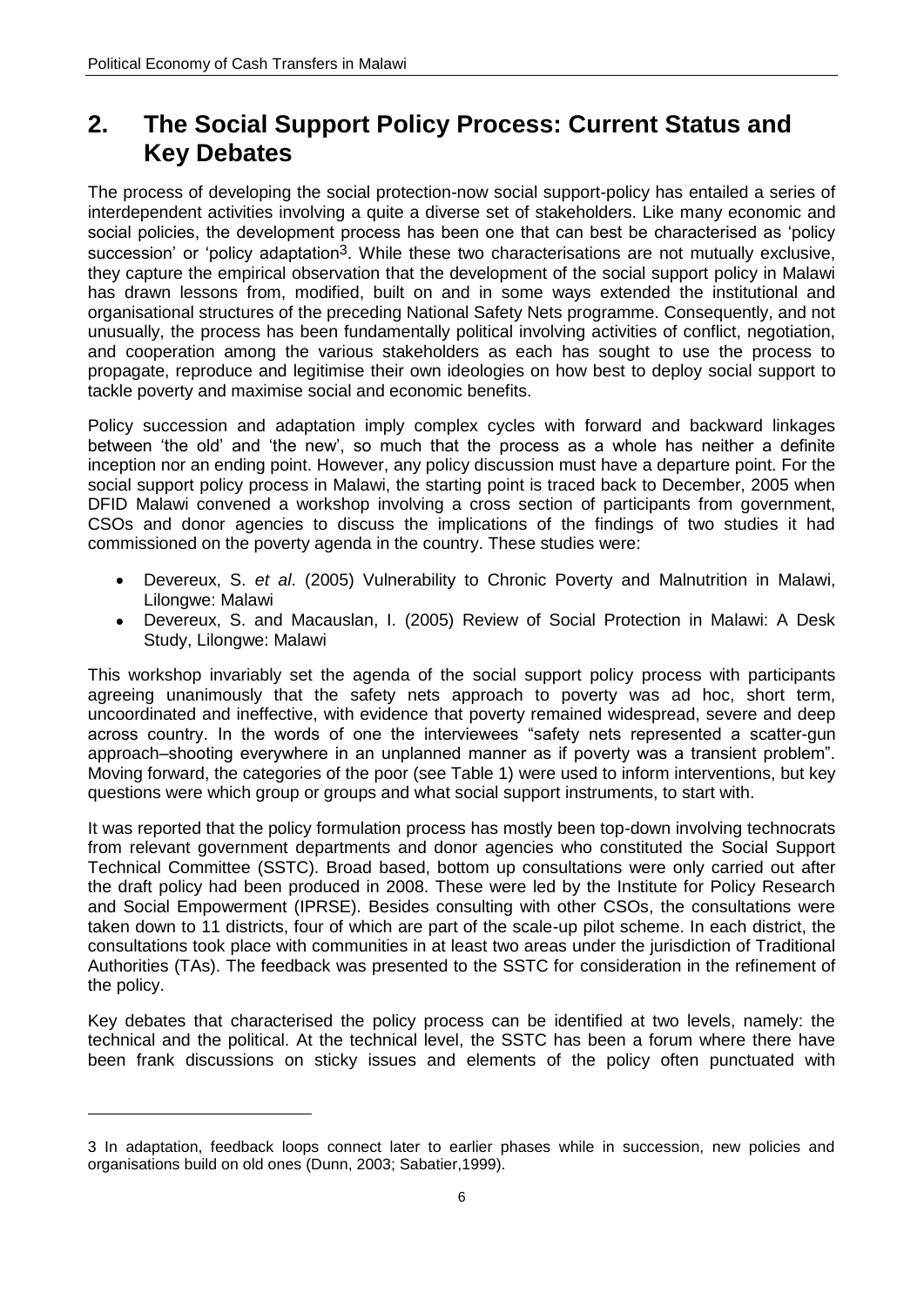adjournments over matters that could not be agreed. The main issues of debated, according to the stakeholders interviewed, included the following:

- Whether to target exclusive categories of the poor e.g. the elderly, disabled, orphans etc or to target an inclusive group i.e. 10% of the ultra-poor. The gist of this debate has been whether to adopt poverty or categorical targeting in the identification of beneficiaries of the cash transfer programme.
- Whether and how to target actual beneficiaries within the targeted group or to provide interventions universally for the group.
- What criteria to use in identifying beneficiaries of social support interventions. Suggestions have ranged from household poverty characteristics, levels of household income, demographic groups, etc
- Whether to emphasise productivity enhancing interventions or direct welfare interventions. At issue has been the need to have interventions that contribute to growth and that do not create or enhance consumption-based dependency of the beneficiaries on the scheme.
- Whether social support to the poor should be based on a human rights approach or on other approaches that consider the implications of social support on autonomy, economy and a culture of self reliance.
- Whether social support funding should be centralised as a single budget line created in the  $\bullet$ national budget or should be decentralised and resources appropriated to sectoral budgets.

At the political level, the main forums of debate have been the cabinet and parliamentary committees especially the Committee on Health, Social Welfare and Community Services. The major highlights include:

- In 2006, the Cabinet considered the possibility of scaling-up the pilot scheme, it also ordered a change in the name of the policy from social protection to social support. The argument was that "social protection" implied dependency of beneficiaries on the social support interventions. The idea projected in the new name was that the aim of these interventions was to help the poor pull out of poverty, a process in which they were going to be active rather than passive recipients.
- In 2008, the cabinet considered the draft policy document but withheld its approval on the basis that they were not happy with the use of statistics from the 2005 IHS. They directed to use statistics from the 2007 Welfare Monitoring Survey. The latter shows substantial decline of poverty headcount from 52% in 2005 to 40% in 2007. This remarkable reduction in the levels of poverty had political significance in broadcasting the performance of the Democratic Progressive Party (DPP) led government just three years after assuming power in 2005. The draft social support policy"s approval is therefore subject to the revision of the poverty statistics used as a frame of reference.
- Parliamentarians, especially those that were in the opposition camp before the May 2009 elections, questioned the timing of the scale up as they viewed the scheme as a political campaign tool for the governing party. Most of them were concerned with the fact that the scale up was targeting districts that they considered as potential battlegrounds in the May 19 elections.

The financing of the scheme does not seem to have been a theme for contentious debate. Some of the debates highlighted above have been resolved while others have simply become dormant but are expected to become active again in the process of developing a comprehensive social support programme that will spell out concrete activities and interventions that will be put in place to implement the social support policy.

While the overarching goal of the social support policy is "to reduce poverty and enable the poor to move out of poverty and vulnerability', its first objective is the provision of welfare support, that is, social cash transfers to meet the most pressing needs of the very poorest members of society.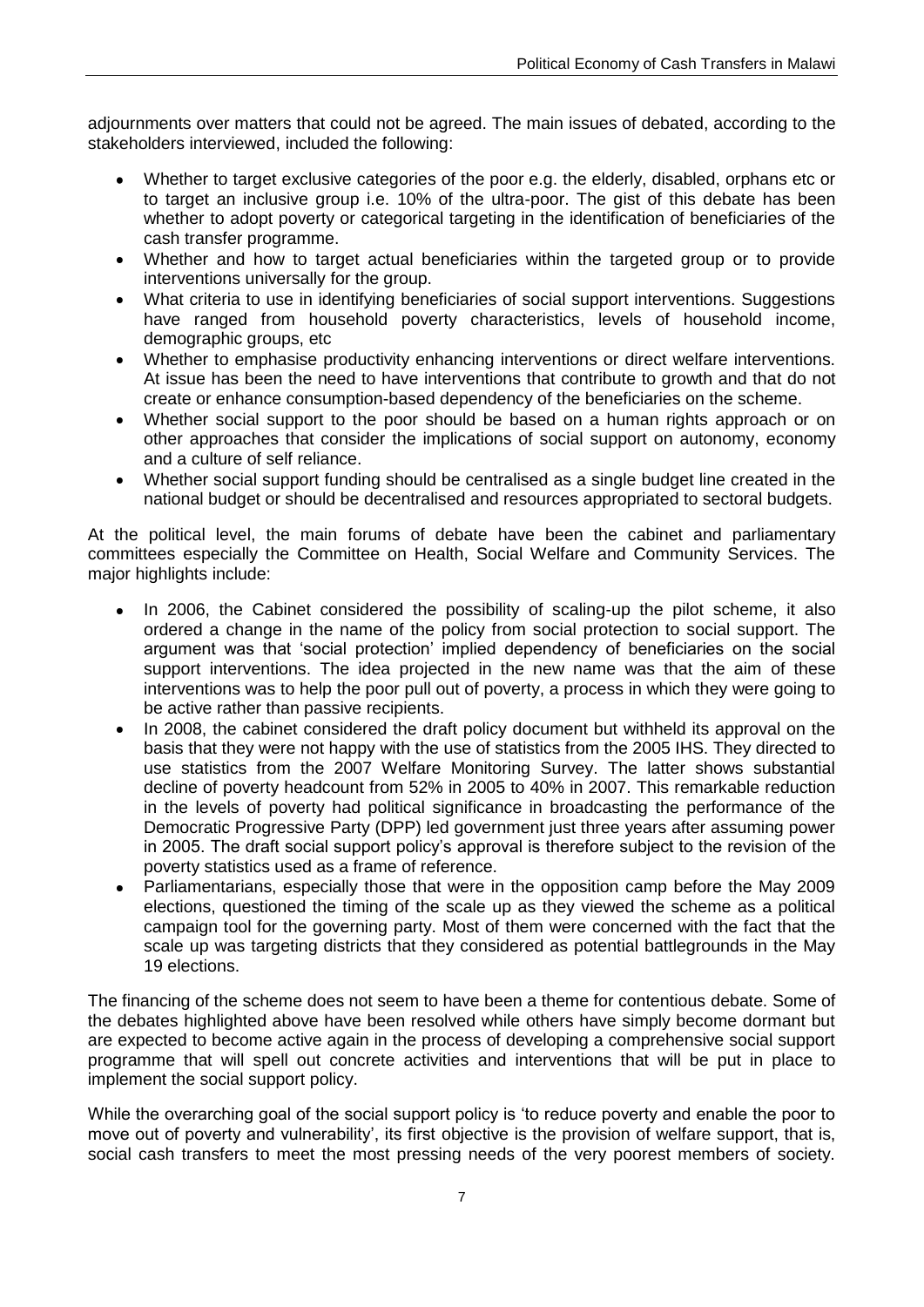Such transfers seek to ensure access to basic goods and services necessary for their survival and access to basic education (GoM 2009:21-22).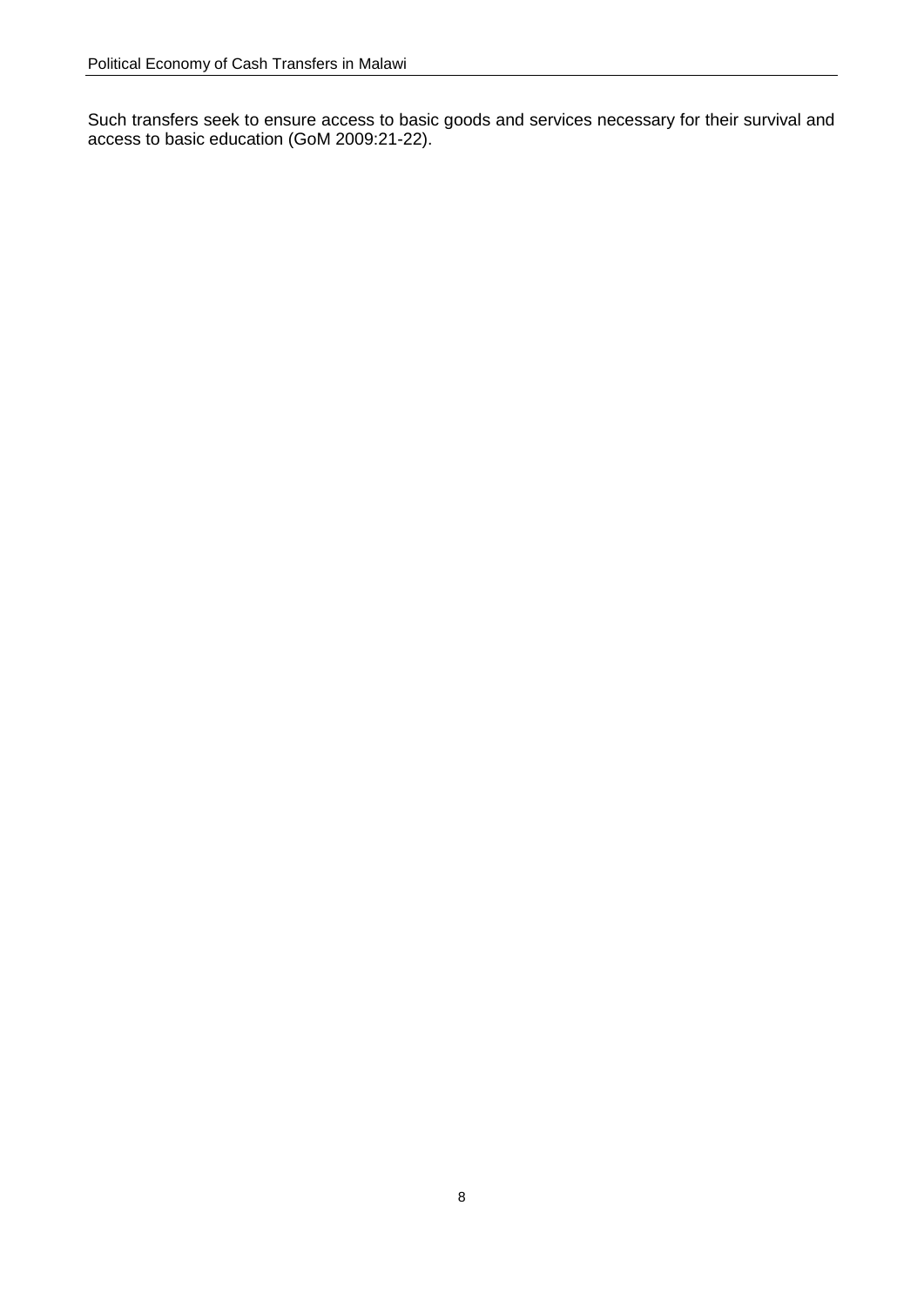## <span id="page-12-0"></span>**3. Scope and Affordability of the Social Cash Transfer Scheme**

As noted above, the CTS began in September 2005 on a small pilot basis in Mchinji district under the auspices of UNICEF. On the basis of the preliminary evaluation report<sup>4</sup> the Cabinet commissioned that the scheme be scaled-up to include six more districts by 2008. The objective of the Cabinet decision was to embrace the scheme as its own initiative so that it could qualify for Global Fund financing which is disbursed through the National Aids Commission (NAC). UNICEF reportedly played a leading role in the preparation of the proposal for the government to access the Global Fund facility to support the implementation of the CTS. It was therefore not surprising when the majority of respondents observed that UNICEF was quite instrumental in putting the cash transfer scheme on the government's agenda and in securing Cabinet's approval for the scale-up. It was further observed that the proposal emphasised the scheme as a strategy for implementing the National Plan on Orphans and Vulnerable Children (OVCs). This has had tremendous influence on the perceptions of the scheme by some stakeholders.

As further demonstrated below, some stakeholders view the scheme as being UNICEF"s initiative and supported by the government, when in fact the whole idea of the proposal was to secure government"s contribution to the cash transfer scheme and promote ownership of the scheme. Likewise some stakeholders argued that the close involvement of UNICEF in the development of the proposal greatly influenced the shape and form of the targeting criteria adopted in the scheme. The view of these stakeholders is that the targeting mechanism is biased in favour of children because this is in line with UNICEF"s core mandate. This was inevitable since the proposal for the scheme was mainly framed as a strategy for implementing the National Action Plan on Orphans and Vulnerable Children (OVCs).

As of March 2009, the scheme was covering 211 village clusters in seven districts and benefiting a total of 24,051 households, distributed as shown in Table 2 below:

<span id="page-12-1"></span>

| <b>District</b>                         | <b>Mchinji</b> | Likoma | <b>Machinga</b> | <b>Salima</b> | <b>Mangochi</b> | Chitipa | Phalombe | <b>Total</b> |
|-----------------------------------------|----------------|--------|-----------------|---------------|-----------------|---------|----------|--------------|
| Village<br>groups/clusters <sup>5</sup> | 93             | 3      | 41              |               | 38              | 10      | 9        | 211          |
| Beneficiary<br>households               | 890            | 192    | 4229            | 2686          | 4859            | 1628    | 1477     | 24,051       |

**Table 2: Scope and Coverage of the CTS**

Source: CTS March 2009 Monthly Monitoring Report

-

According to the social support policy, 250,000 households would require support under the programme nationally. This translates to about 1,030,000 million individuals. While it is not possible to estimate the proportion of households benefiting from the CTS in each of the because of lack of data, anecdotal evidence from rapid qualitative inquiries indicates that deciding on who should qualify as a beneficiary to the programme is not an easy task. The 10% cut-off point appears to be

<sup>4</sup> According to the CTS programmes coordinator in the Ministry of Women and Child Development, Likoma, Machinga and Salima were reached in June, September and November 2007, respectively. Chitipa and Phalombe districts were included in September, 2008.

<sup>5</sup> The CTS programme coordinator indicated that a village cluster consists of a group of villages with a minimum of 800 and a maximum of 1,400 households. The grouping of villages was a direct lesson from the targeted inputs programme which relied on ordinary villages and ended up spawning new villages as households tried to increase chances of being targeted.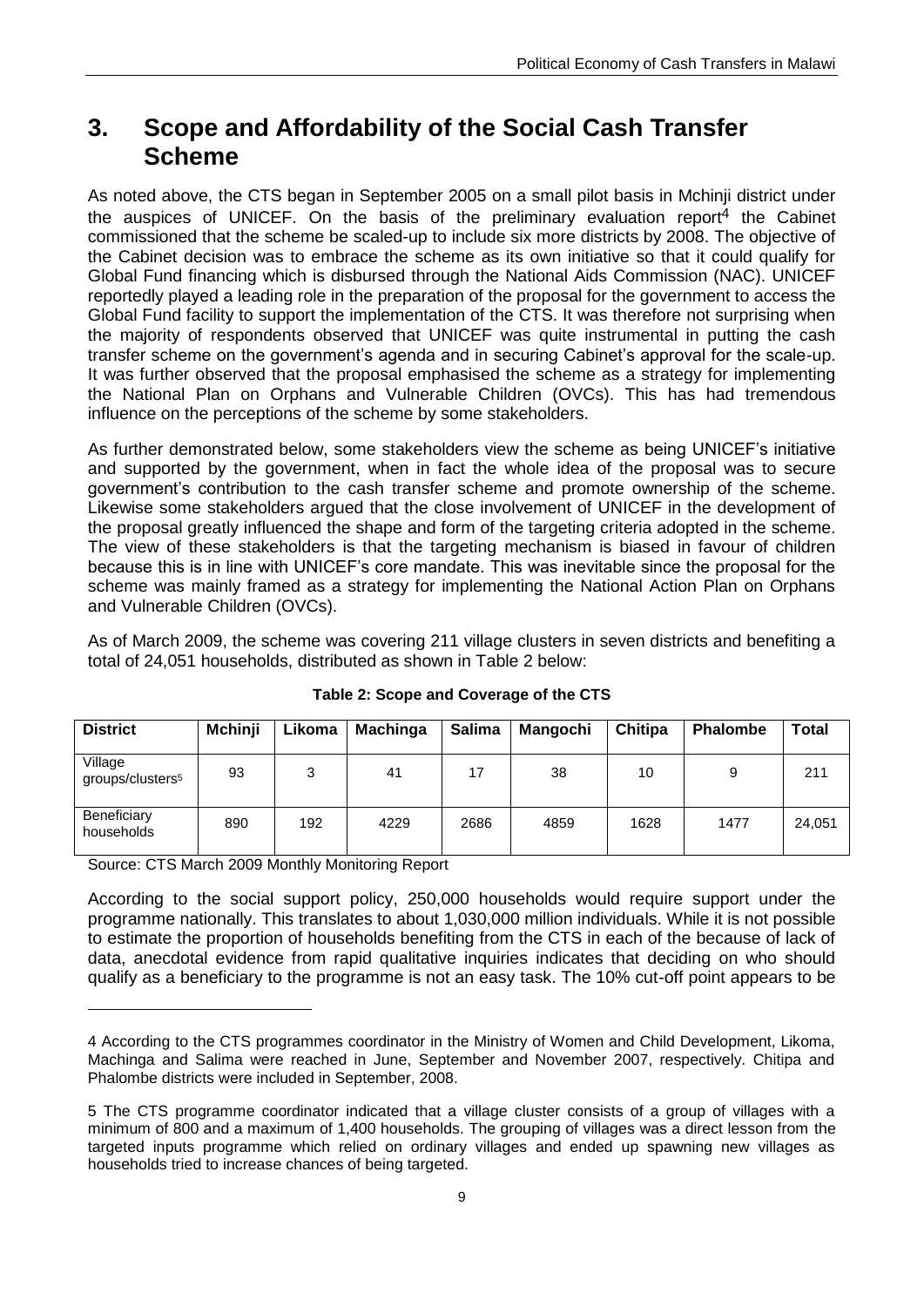quite arbitrary as the incidence of poverty and vulnerability appears to be much more widespread than the official statistics suggest. Moreover the distribution of poverty and vulnerability is not equally distributed across the country. Some districts are much poorer and vulnerable than others.

When disaggregated by the type of beneficiary household, available data as of March 2009 show that the majority are female-headed households, followed by elderly headed households and then child-headed households. In terms of individual beneficiaries, children top the list, followed by orphans, the elderly and the disabled as captured in Table 3 below:

| <b>District</b>              | <b>Mchinii</b> | Likoma | <b>Machinga</b> | <b>Salima</b> | Mangochi | <b>Chitipa</b> | <b>Phalombe</b> | <b>Total</b> |
|------------------------------|----------------|--------|-----------------|---------------|----------|----------------|-----------------|--------------|
| Elderly-headed HH            | 5543           | 132    | 2427            | 1035          | 3153     | 1204           | 841             | 14335        |
| Female-headed                | 5911           | 142    | 3110            | 1487          | 3670     | 935            | 1020            | 17175        |
| Child-headed                 | 109            |        | 64              | 20            | 61       | 8              | 45              | 308          |
| Beneficiaries(head<br>count) | 35182          | 773    | 18579           | 7792          | 20260    | 5753           | 6047            | 94386        |
| Children                     | 21861          | 391    | 13026           | 4614          | 14494    | 3609           | 3789            | 61784        |
| Orphans                      | 20049          | 369    | 9043            | 3896          | 10263    | 2165           | 2850            | 48635        |
| Elderly                      | 6934           | 162    | 2945            | 1513          | 3435     | 1160           | 1014            | 17163        |
| <b>Disabled</b>              | 929            | 52     | 268             | 133           | 336      | 126            | 107             | 1951         |

<span id="page-13-0"></span>**Table 3: Distribution of Households and Beneficiaries of the CTS**

Source: CTS March 2009 Monthly Monitoring Report

-

The scaled-up cash transfer pilot scheme has three main objectives, of which two are povertyfocussed and the third is operational:

- To reduce poverty, hunger and starvation in all households living in the pilot areas who are simultaneously ultra-poor and labour-constrained<sup>6</sup>. It targets 10% of the ultra-poor and incapacitated in each village cluster. As shown below, this has had enormous implications on targeting;
- To increase school enrolment and attendance of children living in the targeted households and invest in their health and nutrition status. This takes a long term view of poverty reduction on the basis that education and a health life are the surest means to break intergenerational poverty which affect most of the households. This objective has had implications on the formula and value of transfers and while the scheme is "unconditional", education bonuses for school-going children makes the scheme partly conditional;
- To generate information on the feasibility, costs and benefits and on the positive and negative impacts of the scheme to inform, at least in part, the development of the national social support programme. This clearly implies the need for a monitoring and evaluation system to track changes in a range of variables pertinent to the design and implementation of the scheme. However, as shown below, the institutionalised monitoring of the CTS has been primarily concerned with tracking the financial aspects of the scheme and less so with the impacts of the scheme on the livelihoods of the beneficiaries in totality.

Although there are a few operational problems and some lingering questions regarding sustainability, the CTS appears to be affordable and is increasingly becoming popular at least from the perspective of several stakeholders interviewed. The perception that the CTS is affordable is not based on any criteria but rather on experiences to date. Implicitly, stakeholder assumption of is that the programme is affordable as long as the government, working with its partners, is able to secure Global Funds to support the programme. At a political level, there is a semblance of political will and enthusiasm for the scheme across the political divide. Even opposition members of parliament are reported to have welcomed the scale-up of the scheme. The only major reservation

<sup>6</sup> A labour-constrained household is defined as one which has no able-bodied member in the age group 19- 64 who is fit for work e.g. the elderly, child-headed households, the chronically ill, the disabled; or where a household member fit for work has a dependency ratio of more than three.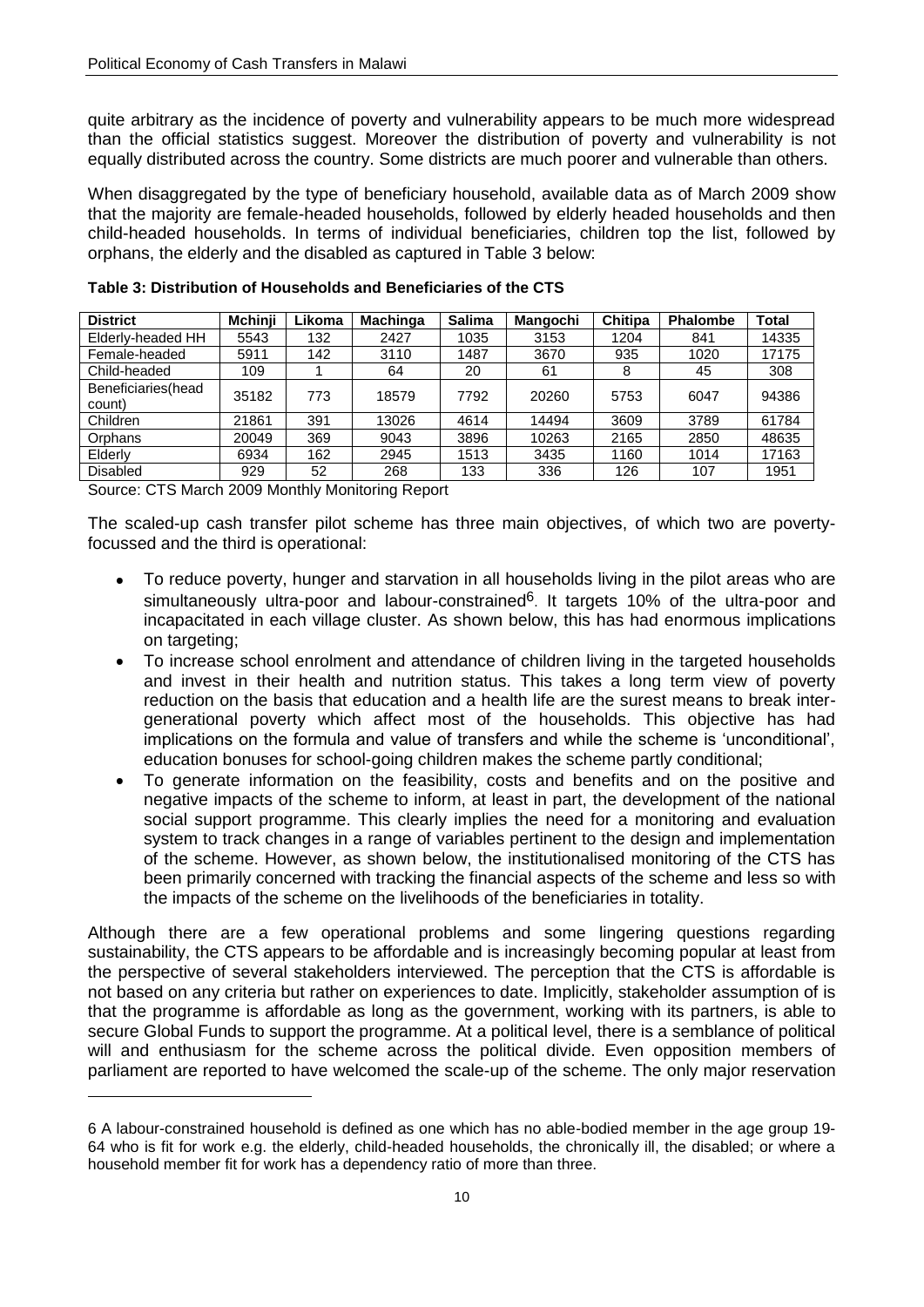was on the timing of the scale-up as it was close to election time. They feared the CTS was going to be used as a campaign weapon by the governing party as it had potential to elicit votes not only from the 10% of the people in living in poverty and labour constrained (the ultra-poor) but also from those well above the poverty line and the marginally poor whom the scheme was going to give relief by reducing their dependency ratios (IPRSE, 2008). In the aftermath of the parliamentary elections, there are anecdotal claims that the scheme had indeed contributed to the landslide victory in an election that many local and international observers had predicted to be very tight. It is argued that the CTS was a potential vote winner as people were hoping for a roll out the programme nationally.

The total monetary value of transfers to households varies from one household to another based on the disbursement criteria that has fixed and variable components as shown in Table 4 below:

<span id="page-14-0"></span>

-

| <b>Number of Household Members</b> | <b>Malawi Kwacha/Month</b> | US\$/Month |
|------------------------------------|----------------------------|------------|
| One                                | 600                        |            |
| Two                                | 1.000                      |            |
| $\tau$ hree                        | 1.400                      | 10         |
| Four                               | 1.800                      | 13         |

There are bonuses of MK 200 and MK 400 for each child in the beneficiary household attending primary and secondary school respectively. It is, however, quite surprising that the cash transfers are not index linked to ensure stability in the consumption patterns of the beneficiaries. This surprisingly has not been an issue of debate at all in the course of implementing the CTS. The lack of debate on indexing the transfers can perhaps be attributed to the fact that the country"s economy has been stabilising since 2005. Macroeconomic and fiscal management have improved tremendously which has brought down inflation to about 8.9% in 2009, from about 25% in 2005. The dramatic decline in the levels of inflation is attributed to the bumper maize harvests since the adoption of the fertiliser subsidy programme in the 2005/06 growing season. Food prices have been fairly stable and they are the most significant determinant in the levels of inflation. The indexing of the transfers is more likely have become an issue of debate should there have been sustained instability in the levels of maize prices in the near future.

The values of the transfers shown in Table 4 above were based on the following three main considerations: 1) the minimum figure should be sufficient to meet minimum requirements for survival<sup>7</sup>; 2) should be above the ultra-poverty line (i.e. MK27/head/day) computed principally as food poverty compared to the general poverty line estimated at MK 47/head/day; 3) and should not exceed the minimum value of a monthly pension for a retired person. These figures have remained static since 2005 and there was no indication of a possible revision in the near future. Possibly the reason for the figures remaining static is due to the improvements in macroeconomic fundamentals characterised by the dramatic decline in the level of inflation to a record low at 8.9%. While there is agititation to use statistics from the 2007 Welfare Monitoring Survey, the survey is not as comprehensive as the IHS. Apart from indicating the trends in the incidence of poverty and vulnerability, it does not provide details on the poverty lines making it difficult to assess trends leading to the decline in the incidence of poverty and vulnerability.

Generally the flow of transfers has not been regular, due in part to bureaucratic hitches in the financing arrangements; to the extent that some payments have been processed in arrears. The main bottleneck has been lack of synchronisation between the disbursement schedules of the

<sup>7</sup> Several respondents indicated that the price of a 50kg bag of maize was used as a benchmark and in 2005 at the inception of the pilot it was MK500.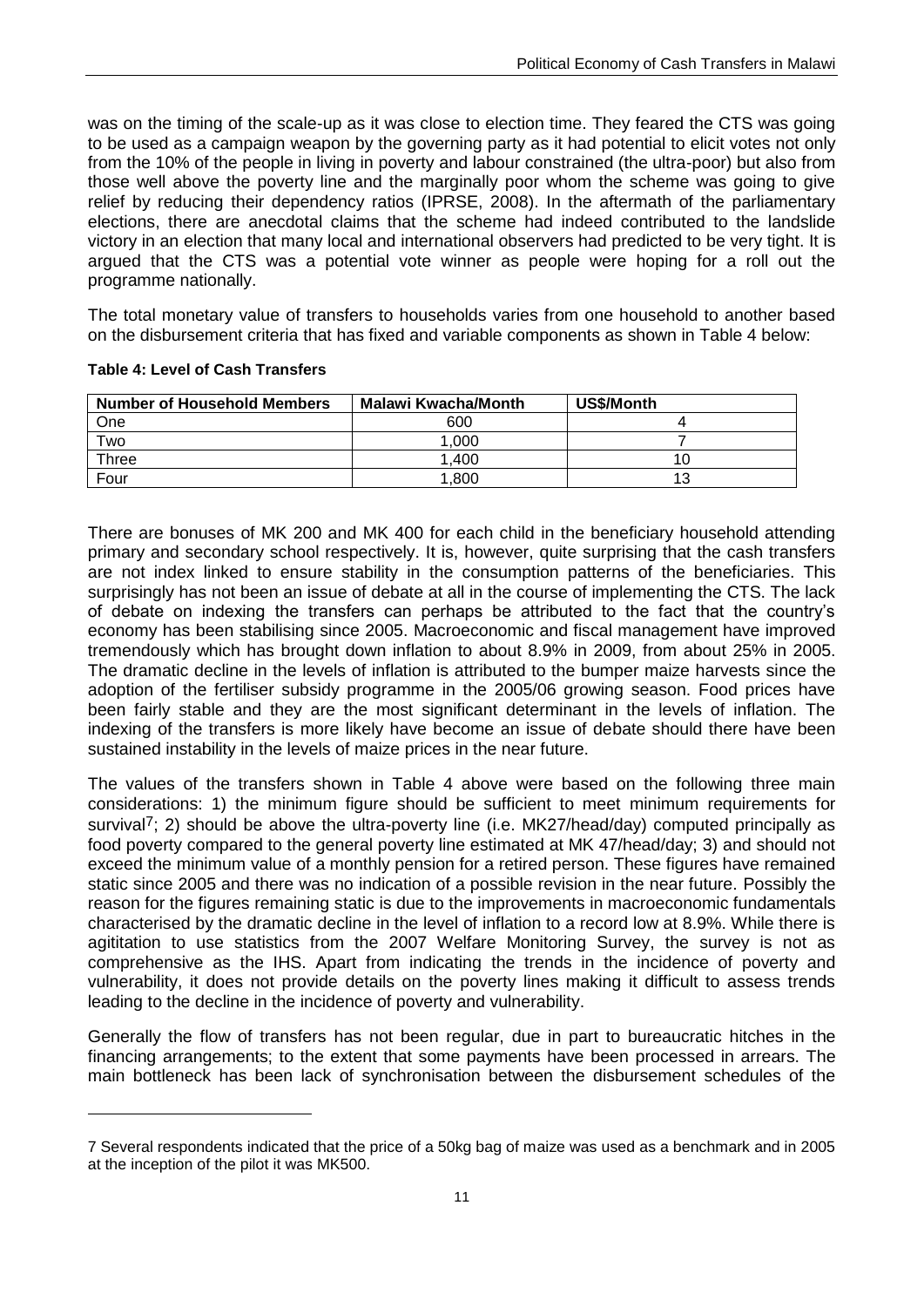Global Fund, the main financier of the scheme and the planned disbursement schedule of the transfers to households. For instance, at the time of the fieldwork in June 2009, disbursements were in arrears by five months, the last having been paid out in January 2009<sup>8</sup>. The reason was that the Global Fund Round 5 which had appropriated money for the first 2-year phase ended in December 2008. Although money for the next three years was already agreed to, no new agreement has been signed yet and a World Bank Mission was expected at the end of June 2009 to deal with the issue. As one respondent in Mchinji observed, "the financing glitches make it clear that this is not our programme as the amounts involved are huge; one month disbursement comes close to the annual expenditure for running the entire office of the district commissioner so much that reallocation of resources from other sources to cover up financing lags in CTS is simply not possible".

In terms of the delivery mechanism, views and attitudes of key stakeholders both converge and diverge. While all agree that the institutional framework for implementing the CTS is "fit for purpose", there are different views on the actual capacity of the district assemblies to implement the schemes effectively and efficiently. A particular observation is that district assemblies are "over burdened" and should be relieved of the actual disbursement of transfers to households. It is against this backdrop that ideas are being floated to devise a disbursement mechanism that uses local banks but this is still a long way before it can become a serious option.

### <span id="page-15-0"></span>**3.1 Selection of Beneficiaries**

-

As indicated earlier, the selection of beneficiaries has been at the heart of the technical debates among stakeholders but frankly speaking these are essentially ideological. Although some stakeholders, notably DFID Malawi and the Civil Society Coalition on Social Protection, have taken exceptions, the CTS uses community based poverty orientated targeting. It could be argued that this modus operandi of targeting was adopted mainly because of UNICEF"s strategic positioning in the debate of social protection generally. While DFID did take the lead in initiating debates about the need to embrace the coordinated social protection approach to tacking poverty and vulnerability, UNICEF was very quick in moving to practical experimentation with the cash transfer programme. By the time the framework for the policy processes leading to the development of a social support policy was taking shape, the Mchinji CTS was up and running and gave UNICEF an edge in driving the policy process equipped with practical evidence from within the borders of the country.

Consequently, it has been difficult for alternatives to make it onto the agenda because they are not backed up by "pilots" even though stakeholders are still pushing to widen the debate about alternative groups to be targeted (old age pensions, disability and child grants) and the appropriate targeting and delivery mechanisms. UNICEF"s position is further strengthened by the fact that it has worked closely with the government's lead agencies on social protection mainly through the provision of technical and financial support. The key steps in the targeting process are as follows:

- A community social support committee (CSSC) is elected by the community at a village cluster meeting. The committee consists of up to 12 members.
- The CSSC undergoes a two-day training conducted by the district social transfers  $\bullet$ committee under the superintendence of the District Commissioner.
- After training, the CSSC identifies and lists households that are both ultra-poor and labour- $\bullet$ constrained before visiting the households to fill in form 1 which captures basic household data.
- On the basis of data on form 1, the CSSC ranks the households beginning with the most  $\bullet$ deserving and presents the ranking to the village cluster meeting for vetting.

<sup>8</sup> The exception was Mchinji where interviewees indicated that UNICEF had provided funding for the months of April and May 2009.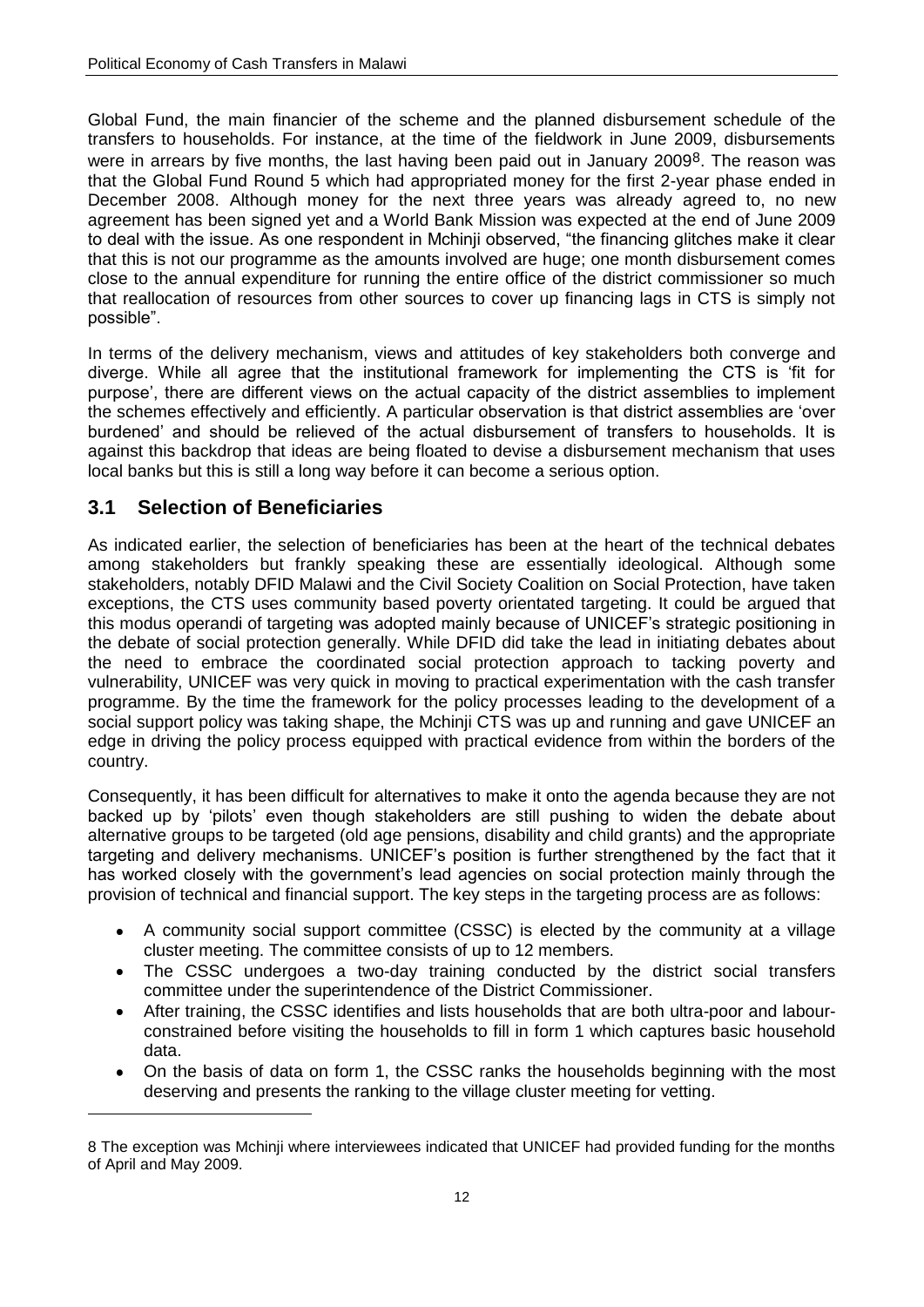- Chiefs sign each form, extension workers verify the information on the forms before submitting them to the district social support committee which, with the assistance of CSSC and extension workers, approves or disapproves any application and communicates the decisions to the district cash transfers secretariat which in turn advises the Director of Finance and CSSP on the approval or disapproval.
- The CSSP informs applicants of the approval or the disapproval after which successful beneficiaries begin to access transfers on a monthly basis.

### <span id="page-16-0"></span>**3.2 Issues in the Targeting Process**

While there are in-built checks and balances in the targeting process, both Monitoring and Evaluation reports and interviews with most stakeholders pointed to several pertinent issues that show how the politics of beneficiary selection coupled with incentives inherent in the CTS have shaped the behaviour of community members. The most relevant ones from a political economy perspective include the following:

#### **3.2.1 Errors of Exclusion and Inclusion**

Some deserving households are left out for several reasons. The frequently cited reason is that the 10% threshold calculated at national level is insensitive to the breadth and depth of poverty concentration. This has in turn led to isolated reports of opportunistic strategic behaviour on the part of communities which potentially erodes the benefits of the scheme. For example, one respondent spoke of a cash transfer village secret with reference to Kamkwatire village cluster, T/A Kambwiri in Salima. Whenever the 10% households chosen as beneficiaries receive their money, they take it to the chief who redistributes it equally among all deserving households. The practice is justified as a means of preserving village peace because as far as they were concerned everyone in the village was poor and equally deserves to a beneficiary of any form of assistance.

Besides this technically-induced type of exclusion, there are also claims of other forms of exclusion, not least because of inclusion errors. However, in a context of pervasive, deep and severe poverty, errors of exclusion and inclusion in any targeted intervention are inevitable (Hoddinot, 2007 and Mkandawire, 2005). The most critical thing therefore to look at is the margin of error. And as one respondent observed, "we should worry less with errors of inclusion because in an ideal situation all the 22% ultra-poor deserve to be recipients. We should worry, though, with errors of exclusion because then social support ceases to be a "right for all" which is the motto of the final draft policy".

The idea of targeting the poorest 10% as the basis for ensuring sustainable poverty reduction has a fairly long history. It is associated with the Targeted Input Programme (TIP) under which farmers were provided with inputs adequate for 0.4 hectares funded almost entirely by DFID. The TIP was a scaled down version of the Starter Pack (SP) which was a universal programme catering for all farming families in rural areas for a similar amount of inputs. The implementation of the SP brought the question of targeting in the limelight, and guided by the "emerging international best practice", DFID commissioned simulation studies on the feasibility of targeting 10% of the poorest farming families as beneficiaries of the TIP (Chinsinga, 2005 and Levy, 2005).

These studies showed that targeting 10% of the poorest would not be practically feasible. The conclusion was that targeting would be considered fair by all stakeholders at the targeting level of 80% of rural households. In a rapid assessment of the Mchinji CTS, community estimates of beneficiaries to be targeted was in the range of 25-40% but if the objective of the programme was to assist those in poverty broadly defined targeting within the range of 65-75% would much more realistic (Chinsinga, 2006). While there has been some debate within the country about the feasibility of targeting 10% of the poorest in relation to the TIP, the Mchinji CTS was launched on the basis of 10% as a guiding cut off point. The reason for this is possibly the Mchinji CTS is more or less a replica of the Kalomo CTS, since the consultant who designed it was same one who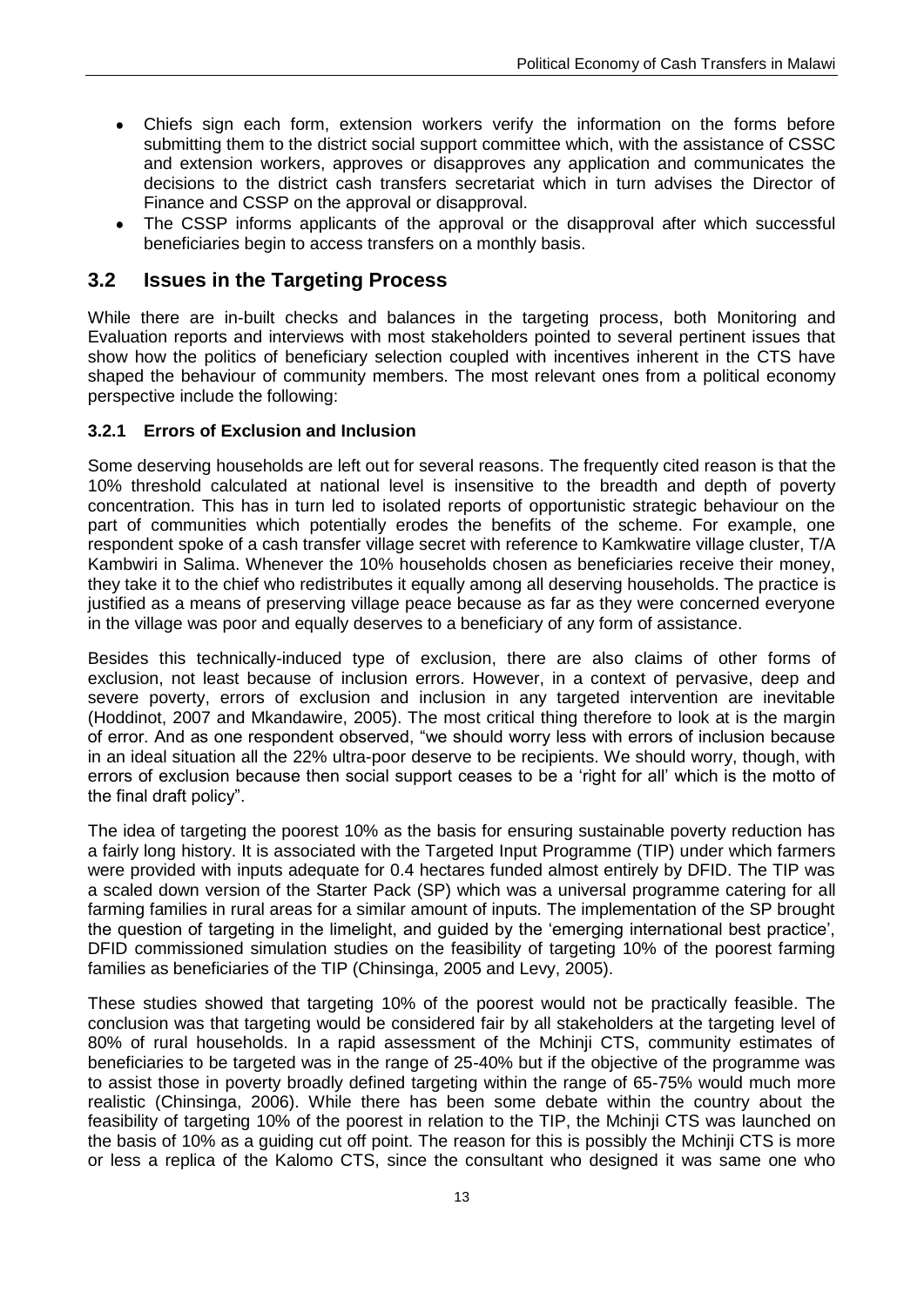facilitated the Mchinji one. It could be argued that the 10% targeting principle gained traction with UNICEF and other stakeholders because it coincided with the outcomes of the 2005 IHS analysis.

This analysis revealed that while the incidence of ultra poverty was at 22.4%, the proportion of the labour constrained ultra poor was estimated at 10% of the total people living in poverty. While government stakeholders have not really questioned 10% as the basis for targeting, several donors have taken issues with it. The major argument is that the 10% cut off point as the basis of targeting is arbitrary but more critically it creates unnecessary social tensions within communities where poverty is quite widespread. It is thus difficult for some households who perceive themselves as deserving to come to terms with the fact that they have been left out as beneficiaries when their colleagues whom they perceive as being in the same category or slightly better off than them have qualified.

An independent evaluation of the Mchinji CTS by Miller, *et al*. (2008) shows that the targeting exercise registers an exclusion error of 38% but the programme management argues that this is inaccurate. The basis for this argument is that the evaluation team used a definition of ultra poverty which is inconsistent with the National Statistical Office (NSO) definition (Schubert, 2009). Using NSO data, the concept of the scheme is based on the assumption that the percentage of the ultra poor labour constrained households is approximately 10% of all households while the evaluation assumes 27%.

This has opened some space for debate about possible alternatives to targeting led by local and international NGOs, supported to some extent by DFID, the Ministry of the Elderly and People with Disabilities. These are pushing for categorical targeting with old age pensions as a starting point. While pointing to the challenges associated with targeting under the Mchinji CTS, these stakeholders are advocating for categorical targeting on the basis of evidence drawn from countries like Lesotho, South Africa and Namibia which is showing positive impact especially old age pensions in reducing household poverty and vulnerability.

The debate is likely to become much more intense as programme design and development for the operationalisation of the social policy takes shape. It is quite striking that the 10% is not so much a subject of debate when both IHS I and IHS II estimated the proportion of the ultra poor at 23.6% and 22.4% respectively. This may to a large extent be a reflection of the crucial question of resources which has direct implications on ownership.

### **3.2.2 Opportunistic Strategic Behaviours in Beneficiary Communities**

There are numerous undocumented reports about local elites, including members of the CSSC, trying to manoeuvre through the checks and balances in order to exploit the CTS for their own selfish gains. Some of these behaviours include the following:

#### *I. Local adoptions in the context of the extended family*

The CTS has promoted pseudo-adoption in which children of kin are registered as dependants of an elderly person, often grandparents, especially when they live in the same village but in different households. This practice is intended to maximise gains from the scheme but clearly contributes to errors of exclusion. The gains are much more significant if these are primary or secondary school going children because of the bonuses.

*II. Extortion*

It was emphasized that this was a significant problem in the early days of the pilot in Mchinji where members of the CSSCs were demanding something like a commission out of the monthly transfers from the beneficiary households. The members used to tell the beneficiaries that they were recipients only because the individual CSSC members had successfully argued out their cases. The commissions were as high as MK 200 per month. The problem was, however, rectified but in a way that has increased the delivery costs of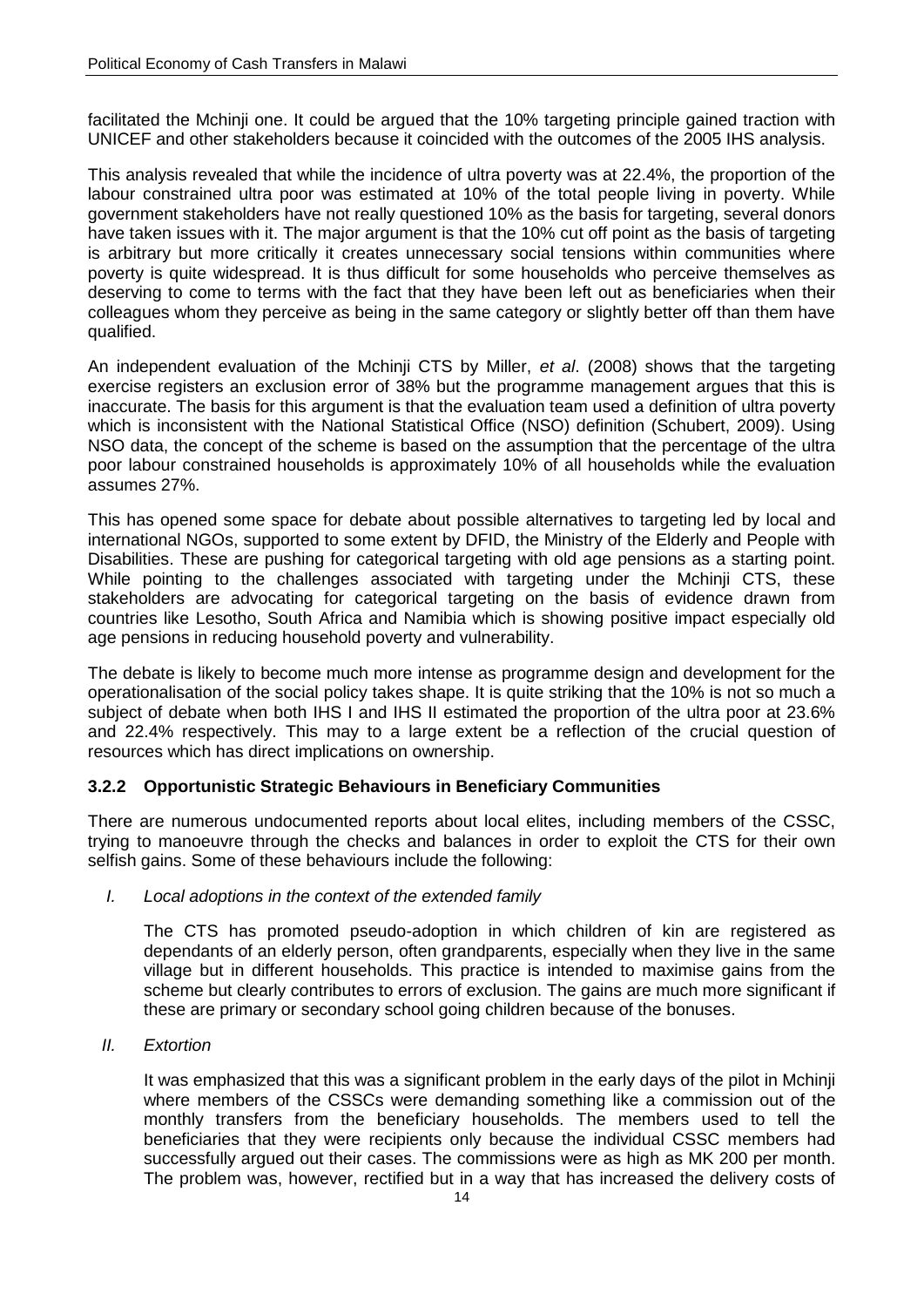the scheme. Despite the committee members being "volunteers", it was resolved to pay them an allowance of MK500/head/month on the same day that beneficiaries receive their transfers. By April 2009, the figure had been revised to MK835/month with each member of the committee entitled to a bicycle and the chairperson having a further entitlement to a mobile phone.

It should be noted that in some districts the volunteer allowance, which is increasingly being seen as a "salary", is reported to be as high as MK1, 200 but there have been efforts to standardise the amount at MK 835 per month. There are, however, reports of demands to have the amount revised upwards. Thus, while not a bad thing in itself, it is worthy recognising that the CTS through the functioning of its institutional framework has effectively created "salaried jobs" for up to 12 people in each of the 211 village clusters.

The irony, however, is that the transfers to beneficiaries have been static since the inception of the scheme in 2005. Consequently, a member of the CSSC, who would ordinarily not be a deserving target under the selection criteria, is essentially one, and gets much more than a deserving single-member household. The general practice is such that only those individuals who are ineligible as beneficiaries for the cash transfers become members of the CSSC. However, because of their success in convincing programme administrators coupled with crooked practices of the CSSC members in the initial stages of the scheme; their efforts in the running of the scheme at the local level are now rewarded. Looking at what they get, the CSSC members are benefiting much more than the CTS"s primary beneficiaries. Besides having potential negative impact on the spirit of voluntarism, the practice effectively scales up the costs of delivering the scheme which raises questions of affordability and sustainability in the long term especially as the scheme rolls out across all the 28 districts in the country.

*III. Exercise of Power and Influence by Local Elites*

-

Although in principle the procedures stipulated for selecting both the CSSCs and beneficiaries appear to have been designed to increase transparency, there are reports suggesting the contrary. The following cases from Salima and Mchinji are illustrative of what may be a common problem. In both districts, stories were reported of chiefs:<sup>9</sup>:

- Acquiring one of the bicycles even though they are not members of the CSSCs.
- Engineering the election of members of their households (often spouses, nephews, siblings) into the CSSCs.
- Levying 'informal commissions' on beneficiaries.

These stories suggest elements of "elite capture" and that there is a deeper "political economy" of cash transfers that is shaped by the interplay between the formally laid down rules and the informal rules, especially those governing local power and influence in the pilot areas. Clearly, the formal and informal rules, in some cases complement each other to yield desired outcomes of the scheme, and in others the informal rules undermine the formal ones to yield deleterious effects on the scheme<sup>10</sup>.

<sup>9</sup> The instances cited here are only those that were corroborated by at least one more respondent.

<sup>10</sup> See Helmky and Levitisky, 2004 and 2005 for an insightful framework of the interactions between formal and informal institutions.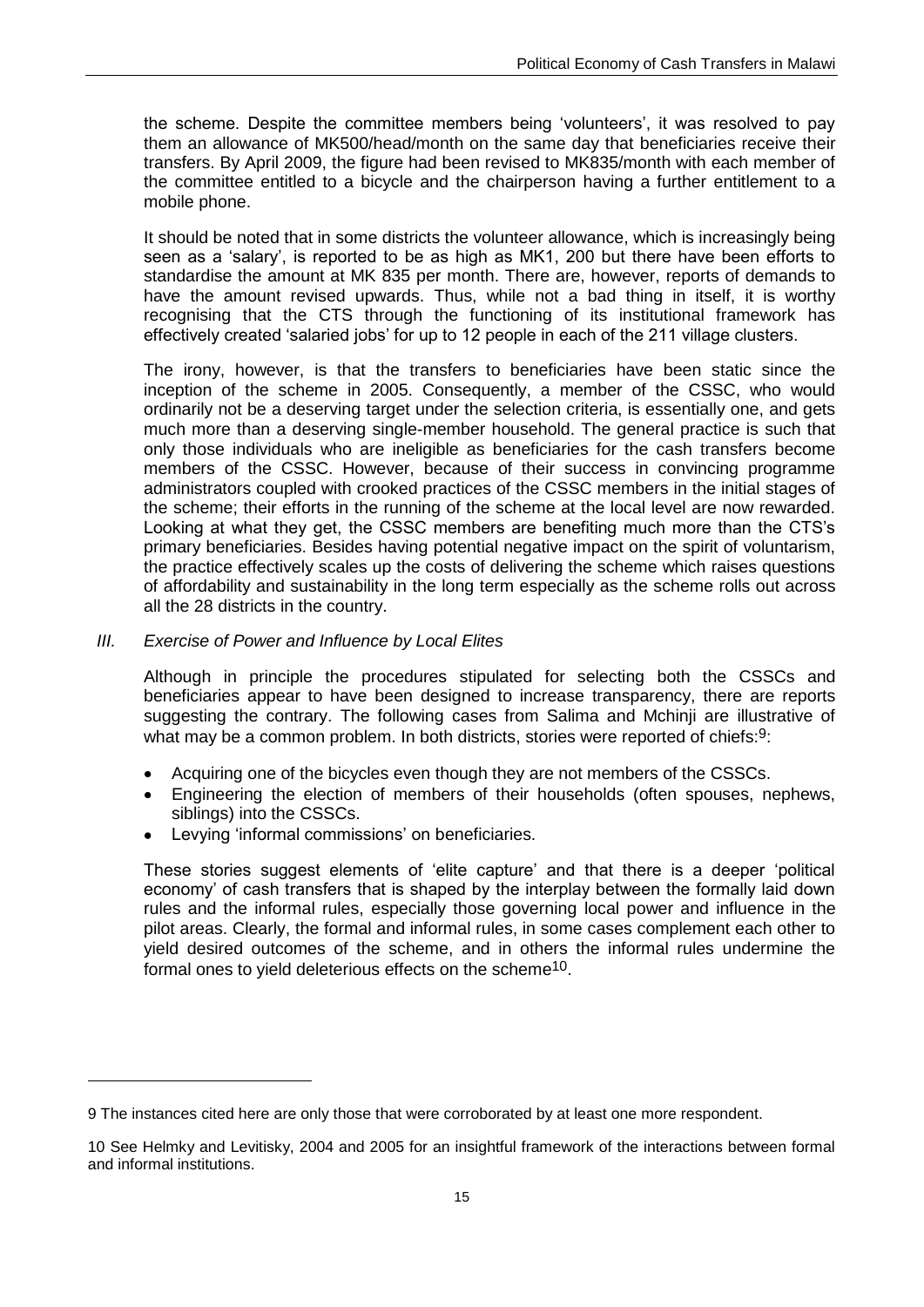#### **3.2.3 Criteria for Selecting Beneficiaries**

-

Under the operational guidelines, beneficiary households must be both ultra poor (i.e. living on less than MK27/person/day 11(IHS, 2005) and labour constrained (i.e. a dependency ratio of greater than 3 which is the average for the poorest expenditure quintile (IHS, 2005))<sup>12</sup>. While the criteria for selecting beneficiaries have been said to be effective by its proponents (cf. Schubert & Huijbregts, 2006 and Schubert, 2009), some external assessments have suggested otherwise and a few key respondents took exceptions as well. For instance, Seaman *et al* (2008) found that the scheme in Machinga failed to select the 'poorest'. Specifically, they found that only 11.8% of the surveyed households which included both recipients and non-recipients met both criteria. The rest met only one of the criteria with more meeting the 'labour-constraint' criterion than the 'ultra-poor' one.

This finding is not very surprising as the targeting process emphasises the labour-constraint criterion than the income one, most probably because the latter is easily amenable to objective verification at the community level. According to Schubert and Huijbregts (2006:9)13, the CSSC "records, visits and interview all households that seem to meet the targeting criteria. They then rank all households that have a dependency ratio of more than 3 according to neediness" (emphasis added). For this reason, the income-based criteria are virtually eclipsed and community vetting is invariably greatly influenced by the labour-constraint criterion.

This raises at least three questions. First, whether the "ultra-poor" criterion with its quantitative measure serves any useful purposes in community-based targeting where the perception that "everybody is poor" is commonplace? Second, whether the criterion is useful in evaluating the impact of the scheme given that it is not used in selecting beneficiaries? The third question is whether the 10% cut off (which the district social support committee applies to any ranked list of potential beneficiary households) "is based on the assumption that on average, less than 10% of the households meet both criteria"?14 (Schubert and Huijbregts, 2006: 10 emphases added). Given that the validity of this assumption has not been empirically assessed and its statistical basis is unclear, the question is whether the ultra-poor criterion is practically necessary for purposes of selecting beneficiaries.

The foregoing observations suggest that it is not easy for members of the community committees, many of whom are semi-illiterate, to establish the income poverty status of all households in their village cluster. The weaknesses of this criterion are perhaps best summed up in the words of two interviewees:

<sup>11</sup> It could be argued that the number of the ultra poor qualifying for the scheme has been decreasing as a percentage of the population since the poverty line has not been revised since 2005. Moreover, the 2005 Welfare Monitoring Survey shows that the proportion of the ultra poor has declined from 22.4% in 2005 to 15% in 2007. This could further be attributed to the stability in the macroeconomic fundamentals particularly the reduction in the level of inflation from 25% in 2004 to 8.9% in 2008. Food poverty may have therefore been positively impacted on since food expenditures are the primary driver of inflation either downwards or upwards.

<sup>12</sup> A dependent is somebody who is either aged 19 years or less, aged 64 or more, is chronically ill, or is disabled.

<sup>13</sup> Schubert is the designer of the targeting criteria and process that is used in the identification of beneficiaries for the CTS.

<sup>14</sup> This analysis was not included in the 2005 IHS nor has this been computed independently to provide a solid empirical basis.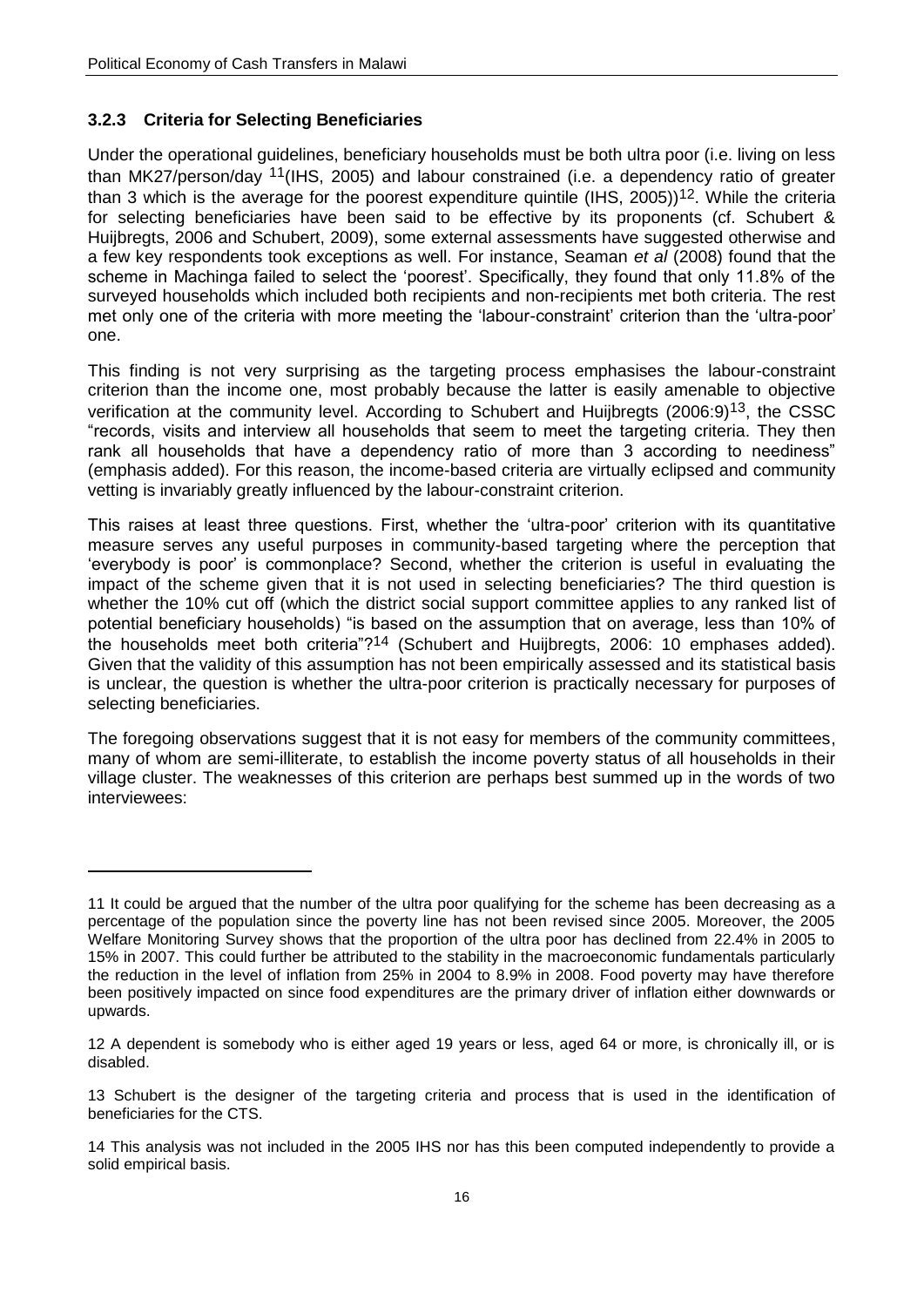The selection criteria are subjective in practice although on paper they are spelled out and intended to be objective.

There are many poor. It is difficult to explain [to communities] why a household has not been selected. The tools for measuring village poverty just don't fit.

Such observations also come from beneficiaries themselves. An illustrative case is Setrida Eliya, a single grandmother caring for four orphans who observes that "we see others around us who need the same cash assistance. I hope they will also be assisted"<sup>15</sup>. Thus rather than using an arbitrary cut-off point of 10% for all districts, district-specific cut-off points based on district poverty profiles may be more equitable. While such an approach may not fully garner the requisite support politically, the choice for designers and implementers is clearly between being politically expedient at the expense of poverty reduction and equity (to people not geographical areas called districts) or doing the needful even when a few political gods groan in the short term. Given the human rights frame that underlies the design of the CTS, this deserves serious consideration (GoM, 2009 and Kunnemann & Leonhard, 2008).

-

<sup>15</sup> UNICEF Malawi, 2007, "Telling their Stories", p. 16.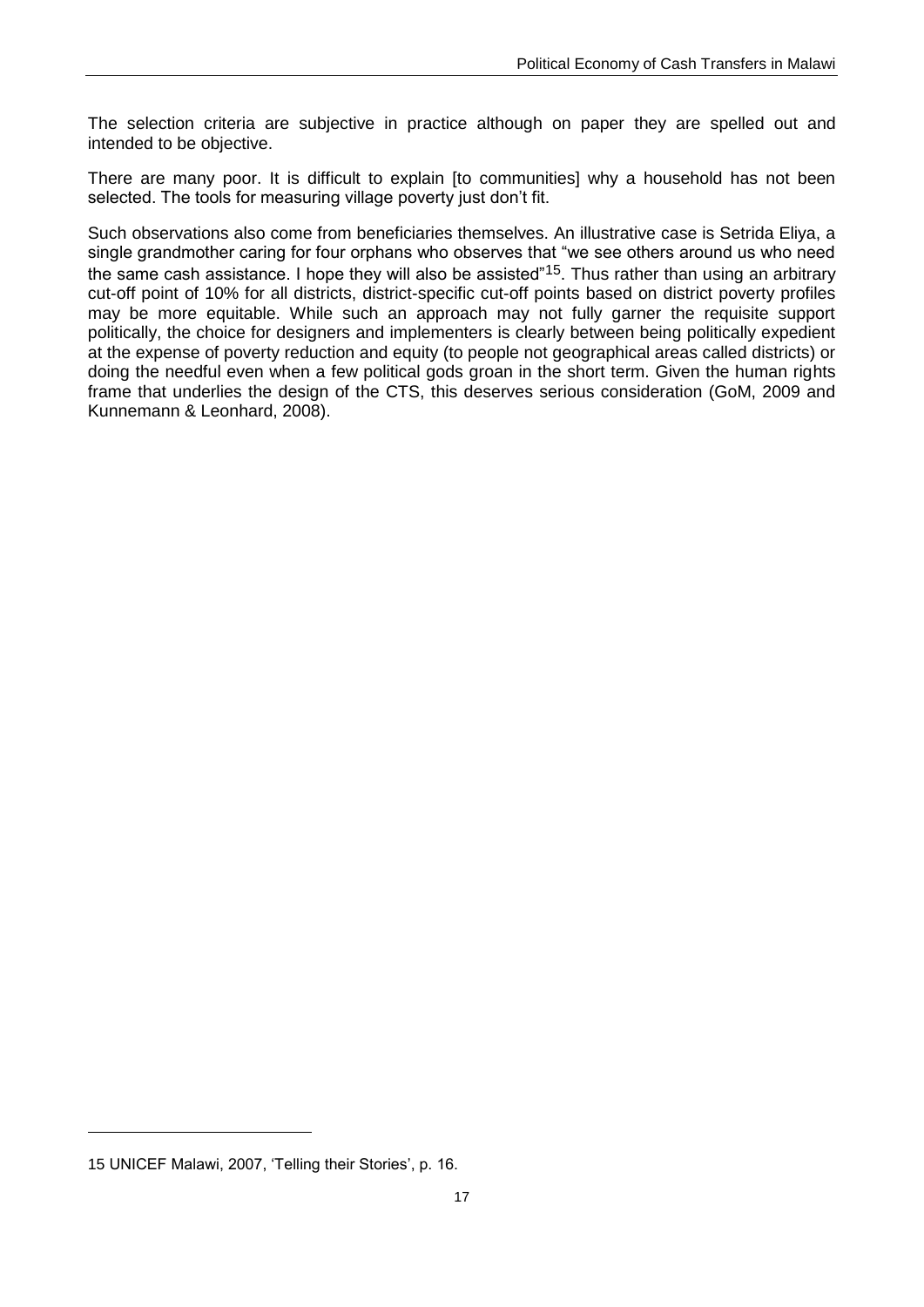# <span id="page-21-0"></span>**4. Acceptability and Impacts of the CTS**

## <span id="page-21-1"></span>**4.1 Acceptability**

-

The CTS is generally accepted among government officials, politicians, civil society organisations, donor agencies as well as among beneficiary and non-beneficiary communities. This does not, however, mean that there are no reservations at all with the CTS. At this point it is important to note that these reservations are not about whether such a scheme is needed but on how to operationalise it in order to achieve the desired strategic impact on the country"s poverty and vulnerability situation.

While the CTS has been endorsed at cabinet level and government officials across ministries and departments have given their support and approval, the Ministry of Finance, especially the Minister himself<sup>16</sup>, has shown only nominal acceptance as earlier commitments to apportion up to 1.5% of GDP in budgetary resources to social support is yet to be translated into practice (Schubert & Huijbregts, 2006) (see Tables 5 & 6). The "technical" explanation so far has been that the government does not yet have an approved policy on social support let alone a programme that would provide the legitimate basis for social support programmes in the national budget (see section 2)<sup>17</sup>. Additionally, the Minister is reported to have been unsure of the implications on the aid budget of committing resources to CTS. The fear has been that the scheme would divert aid resources from investment in infrastructure, the politically sensitive agricultural subsidy programme, and primary health care, among many others. This could be understood against the backdrop that since 2004 when the current government came to power, it has been preoccupied with ensuring to restore donor confidence in so far as fiscal management and discipline are concerned. While there may not be indications of donors shifting resources should the government decide to commit itself to social support programme, the rather careful approach may mainly have been to ensure that the country's economy recovers fully. The current government inherited an economy that was tittering at the brink of collapse18.

This technical argument is further rallied around the 2005 Paris Declaration which champions aid effectiveness by some donor agencies. For example, DFID Malawi and the World Bank echo the Minister of Finance's sentiments of the need for an approved policy to guide resource allocation in the implementation of the social support interventions. They argue that they will wait for the approval of the social support policy, the development and adoption of the social support programme which will then give them a latitude of choice regarding "which social support instruments for which groups of the poor' they can support.

There is a widespread perception that the design of the current CTS, which is the only component of the social support interventions, is largely dominated by the mission objectives of UNICEF. Stakeholders, for instance, point out to the fact that transfers are scaled-up according to household size which directly varies with the number of children particularly against the backdrop of the fact

<sup>16</sup> Mr. Goodall Gondwe, former IMF Director for Africa, was the Minister of Finance from 2004 to May 2009. He has now taken charge of the Ministry of Local Government and a new Minister for Finance has been appointed at the beginning of June 2009.

<sup>17</sup> The draft policy has not yet been adopted by Cabinet. Cabinet wants the policy revised before it can be officially endorsed as a guiding framework for social support interventions. It wants the policy to use poverty and vulnerability statistics from the 2007 Welfare Monitoring Survey and not from the 2005 IHS. The 2007 Welfare Monitoring Survey statistics serves the government better politically because they suggest that its policies are effectively tackling the problems of poverty and vulnerability.

<sup>18</sup> It could be argued that the former Minister of Finance"s approach was very much influenced by his professional background as an IMF employee.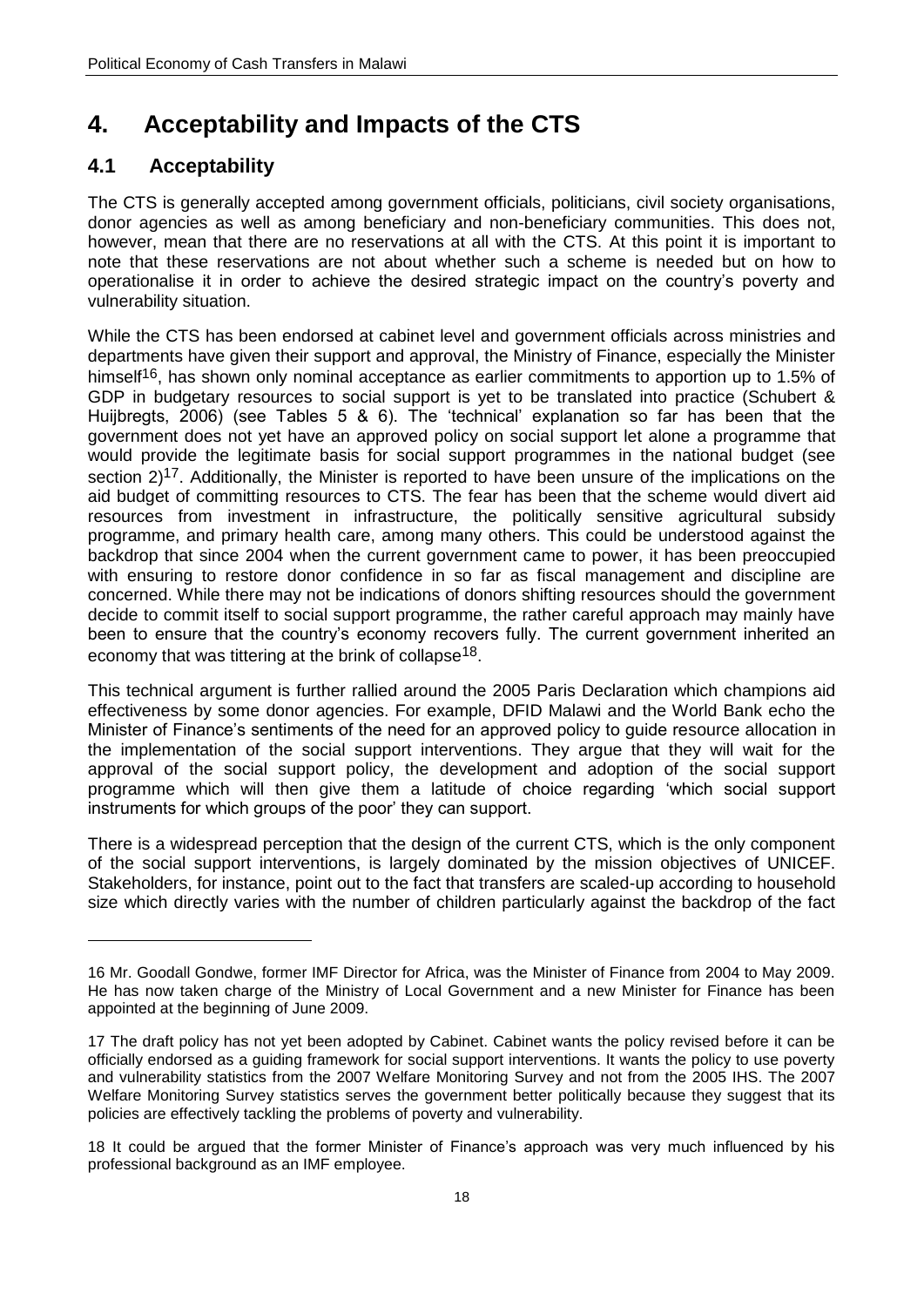that bonuses are awarded to households for each of the primary and secondary school going children. Consequently, stakeholders interested in other categories of the poor (e.g. the elderly, the disabled, etc) resent the targeting mechanism as not being as inclusive as it is projected since it only covers up UNICEF's organisational bias towards children<sup>19</sup>. This perception (which may be factually informed) goes to the root of the debate between categorical and poverty (inclusive) targeting which has been a subject of contentious and unending debate in the social support policy development process (see section 3.2).

Different perceptions of acceptability of the CTS are important as they have implications on the sustainability of the scheme. Thus, as elsewhere in sub-Saharan Africa, the immediate challenge is to convince the Minister of Finance and development partners of different ideological dispositions that "social cash transfers are not simply hand-outs but necessary social investment [that have a huge potential to trigger sustainable development and prosperity for all"(Hailu and Sores, 2008:4). In the case of Malawi, it may be important to note that since the transition to democracy in May 1994 the questions of poverty and vulnerability have moved to the centre stage of the government's agenda. Prior to 1994 the question of poverty did not arise officially as long as people had access to food, clothes on their back and lived in houses that did not leak when it was raining. The rise of the poverty agenda has not led to a sustained national debate that engages the government to deliver even on its promises as most of the people are preoccupied with the struggle for daily subsistence.

### <span id="page-22-0"></span>**4.2 Impacts**

-

Except for Miller *et al* (2008) who conducted an external evaluation of the Mchinji Cash Transfer Pilot and Seaman et al (2008) who conducted a less comprehensive survey of the Machinga pilot<sup>20</sup>, there have been no other 'impact' evaluation in any of the other districts where the CTS is being implemented. The monthly monitoring reports are preoccupied with the mechanisms of delivering the scheme. The monitoring instruments are heavily biased towards tracking financial aspects. There is not yet a well consolidated instrument for tracking 'effects' of the cash transfers to enable a data base that can be used to evaluate impact in a manner that clearly identifies the counterfactual and additionality of the scheme21.

Nonetheless Miller *et al* (2008) (observations of stakeholders in the interviews,<sup>22</sup> and documented life histories<sup>23</sup>) suggest that social cash transfers are a critical component to any strategy that aims at reducing poverty and vulnerability in the long term by enhancing the productive capacity of the poor so that they can contribute to economic growth. It is also a viable tool for ensuring a range of

<sup>19</sup> UNICEF and its collaborators are not unaware of this. They publish updates on the coverage of the scheme which shows numbers of people in the different categories of the poor that benefit from the CTS.

<sup>20</sup> The study was mostly concerned with the criteria for selecting beneficiaries and impact assessment was only in terms of changes in household incomes.

<sup>21</sup> Counterfactual means the sum total of change in the poverty status and vulnerability of the beneficiary households that would have happened in the absence of the CTS and additionality is used to mean the change in poverty focus and vulnerability of the beneficiary households that is directly attributable to the CTS and not any other interventions. However, it is not being claimed here that establishing these two elements would be any easier in any evaluation exercise.

<sup>22</sup> This was echoed particularly by staff in Mchinji, Ministry of Economic Planning and Development and UNICEF.

<sup>23</sup> The M&E instrument used by the Ministry of Economic Planning Development calls this "human interest study" and defines it as a description on not more than a page of the situation of a typical beneficiary household before and after receiving the transfers.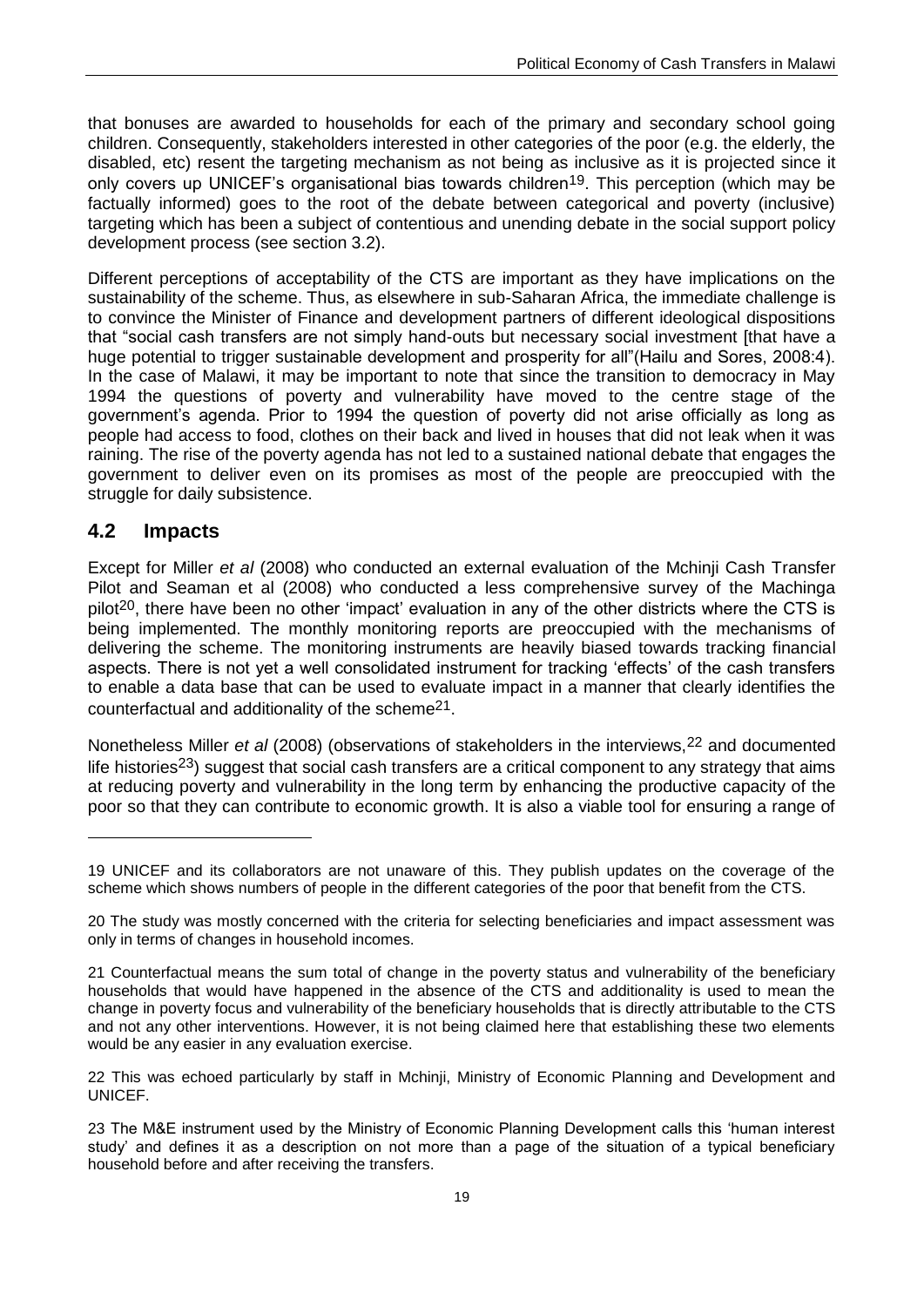human rights for poor people and restoring their dignity and esteem. In particular, the following anecdotal impacts of the CTS from the interviews and review of documents can be highlighted:

- Improved nutrition and food security. An insightful summation is perhaps provided by Esimy Lenardi, a single mother of 10 children with a cash transfer of MK3,200 (\$23) in Mchinji who used part of her first transfer to buy ingredients to cook a special meal: "I managed to buy some meat as a celebration. Before, we only ate meat once a year on Christmas Day. With the first cash transfer, I cooked beef with tomatoes and onions. Everyone was full. All the children were so happy" (UNICEF 2007: 6).
- Evidence from Mchinji show improved household food security reflected in higher food expenditures, fewer missed meals, fewer days without adequate food and greater food diversity (Miller et al, 2008:3)
- Stakeholders also talked of observed increases in asset ownership including livestock,  $\bullet$ improved housing, bicycles and radios, among others. A few life histories, for example, of Setrida Eliya on livestock, Regina Kondwerani and Tereza Chatsilizika on housing illustrate the potential of cash transfers in changing lives of poor people (UNICEF 2007).
- There are anecdotal reports that cash transfers have contributed significantly to increasing confidence to beneficiaries and have helped in the cultivation of a sense of status and dignity. For example, a woman in Salima is reported to have informed the IPRSE consultation team that before she began receiving the transfers, she was a marginalised person in the village. But she now gets people visiting her and she has suddenly become visible so much that she has now been elected into a position in her local church.
- There are also reports of increased school enrolment and attendance, better access to social services, decent clothing and housing (Miller et al, 2008 and UNICEF, 2007).
- Increased local trading activities have also been observed at what used to be seasonal  $\bullet$ markets in communities that access the transfers.
- There are varied reports suggesting that the CTS is significantly improving household  $\bullet$ disposable income with substantial positive impact since the marginal utility of cash to the poor is quite high as they often spend their income primarily on necessities. Besides subjective observations of those who visit beneficiaries on a regular basis, a scientifically tested finding comes from Seaman et al., (2008) which shows that a "poorest household" which had ranked 80th at the time of being selected into the CTS, had improved its relative income by seventy (70) positions and ranked 10th in the income perking order within one year.

Thus, while the targeting process requires fine-tuning in several aspects, the positive impacts of the social cash transfers are being showcased by beneficiaries for their quick impact in providing relief against excruciating poverty and vulnerability. And for many beneficiaries, there is evidence through their life histories that the transfers have provided seed capital for small scale productive investments in assets and agricultural inputs while rehabilitating the health and nutrition status of beneficiaries. However, the data and the stories capturing the positive impacts suggest that the positive effects of social cash transfers depend on the amount of transfers to households, the availability of complimentary social services and the dynamics of control of the cash at household level. Thus cash transfers cannot work on their own.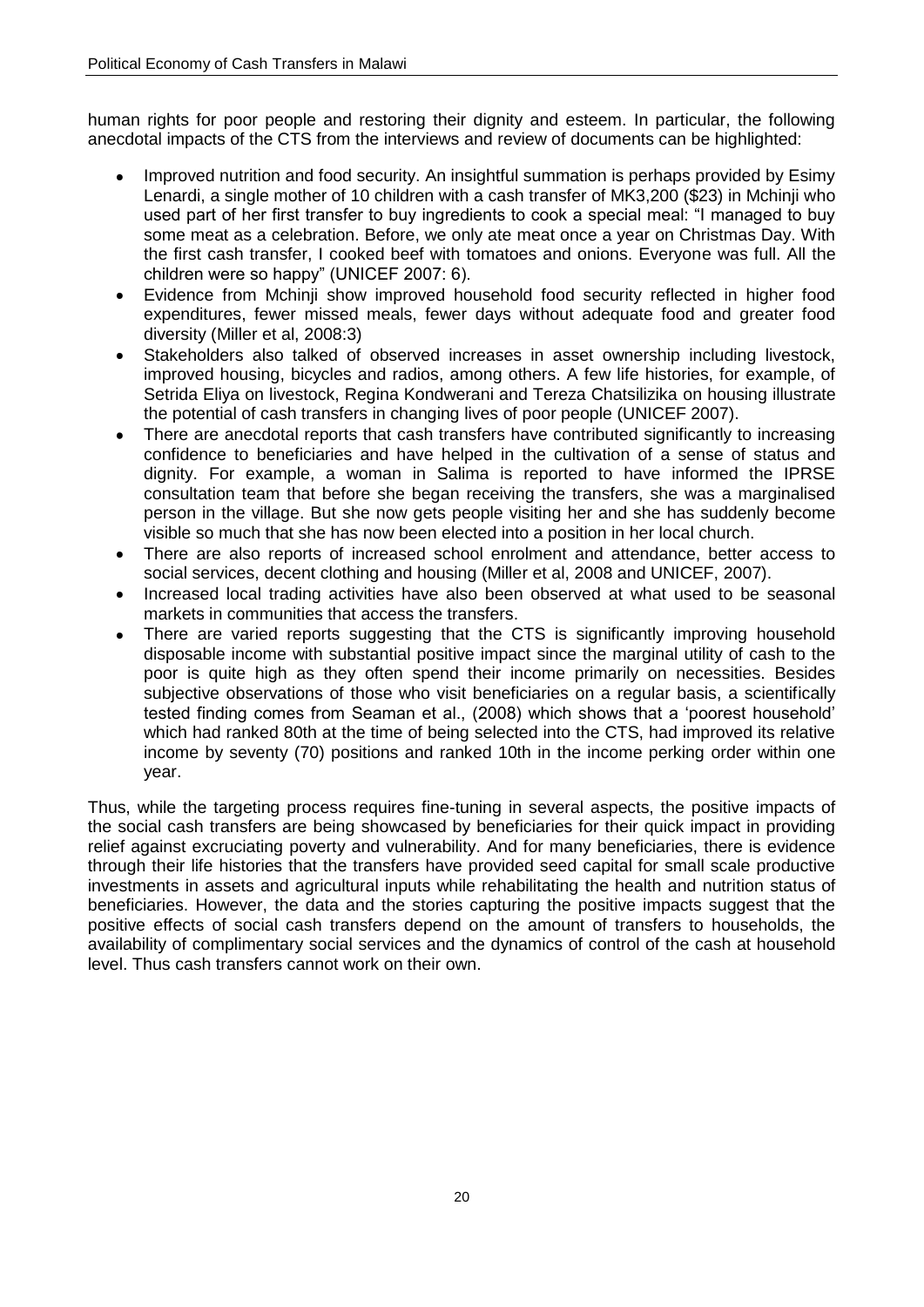# <span id="page-24-0"></span>**5. Sustainability of the Cash Transfer Programme**

The question of sustainability was approached from two broad perspectives: 1) from the perspective of financing; and 2) from perspective of the arrangements for "graduating" beneficiaries from the scheme and post-graduation mechanisms to ensure that beneficiaries who graduate do not fall back into ultra-poverty. And from both perspectives, the question of sustainability presents more questions than answers.

## <span id="page-24-1"></span>**5.1 Sustainability from a Financing Perspective**

Apart from providing personnel costs for its staff in the ministries and district assemblies, the government is yet to start appropriating money to the cash transfer scheme. Finances so far have come from UNICEF (especially for the first pilot in Mchinji) and the Global Fund through the National Aids Commission (NAC) under the Global Fund OVC Round 5 Grant which was for up to June 2009. So far, the government's commitment and acceptability of the scheme is reflected in everything else except where it matters most-budgetary appropriation. Financing the scheme has been almost entirely supported by donor agencies and this raises questions as to whether without donors, the programme can continue and whether it would have been endorsed by Cabinet at all.

A confidential document<sup>24</sup> shows that a phased scale-up programme from the current  $7$  to 10 districts and thereafter adding 6 districts every year to have the scheme cover all the 295,768 households (i.e. 10% consisting of the ultra-poor and incapacitated) in all 28 districts by 2014 would cost \$222,731,390 in cash transfers alone in five years which would approximately translate to about 0.83% of GDP annually at the current levels. At the time of this study, government officials talked of a possible commitment of a percentage of GDP to the scheme in the 2009/10 budget and there was also talk of the possibility of introducing a fuel levy to finance the scheme, emphasized mostly by officials from government agencies. However, both proposals are subject to political approval by Cabinet and Parliament. It is also important to note that besides UNICEF and the Global Fund, other donors have expressed interest to fund certain components of the scheme. A Basket Fund Mechanism aimed at ensuring long term funding commitment is reportedly in the pipeline. Table 5 below shows the graduated cost of scaling-up the programme by 2014 and preliminary funding interests of donors as of March, 2009.

| <b>Activity</b>                         | Total Cost US\$ (2009-2014) | Financier (s)                               |
|-----------------------------------------|-----------------------------|---------------------------------------------|
| Cash transfers                          | 222,731,390                 | Government, European Union,                 |
|                                         |                             | Global Fund                                 |
| Operational costs                       | 22,256,000                  | European Union, Global Fund                 |
| <b>Capacity Development</b>             | 5, 450,000                  | Irish Aid, Australian Aid,<br><b>UNICEF</b> |
| <b>Information Management</b><br>System | 2,000,000                   | World Bank                                  |
| <b>Delivery Mechanism</b>               | 6, 600, 000                 | <b>DFID</b>                                 |
| Monitoring & Evaluation                 | 4,000,000                   | <b>USAID</b>                                |
| Total                                   | 263,037,390                 |                                             |

<span id="page-24-2"></span>

|  |  |  | Table 5: The Cost of Scaling-up the CTS and Potential Financiers |
|--|--|--|------------------------------------------------------------------|
|  |  |  |                                                                  |

The scenario depicted above shows that the government can only afford, at least at the moment, to contribute to the actual transfers and its share in that component is the least of the three projected at US\$ 32,117,280 starting from the 2011/12 fiscal year. At current levels, the first government contribution projected at US\$ 5,072,010 is only 0.09% of GDP which is far less than 1.5% that has

-

<sup>24</sup> Memorandum from the Malawi Government to the European Union, dated 13 2009.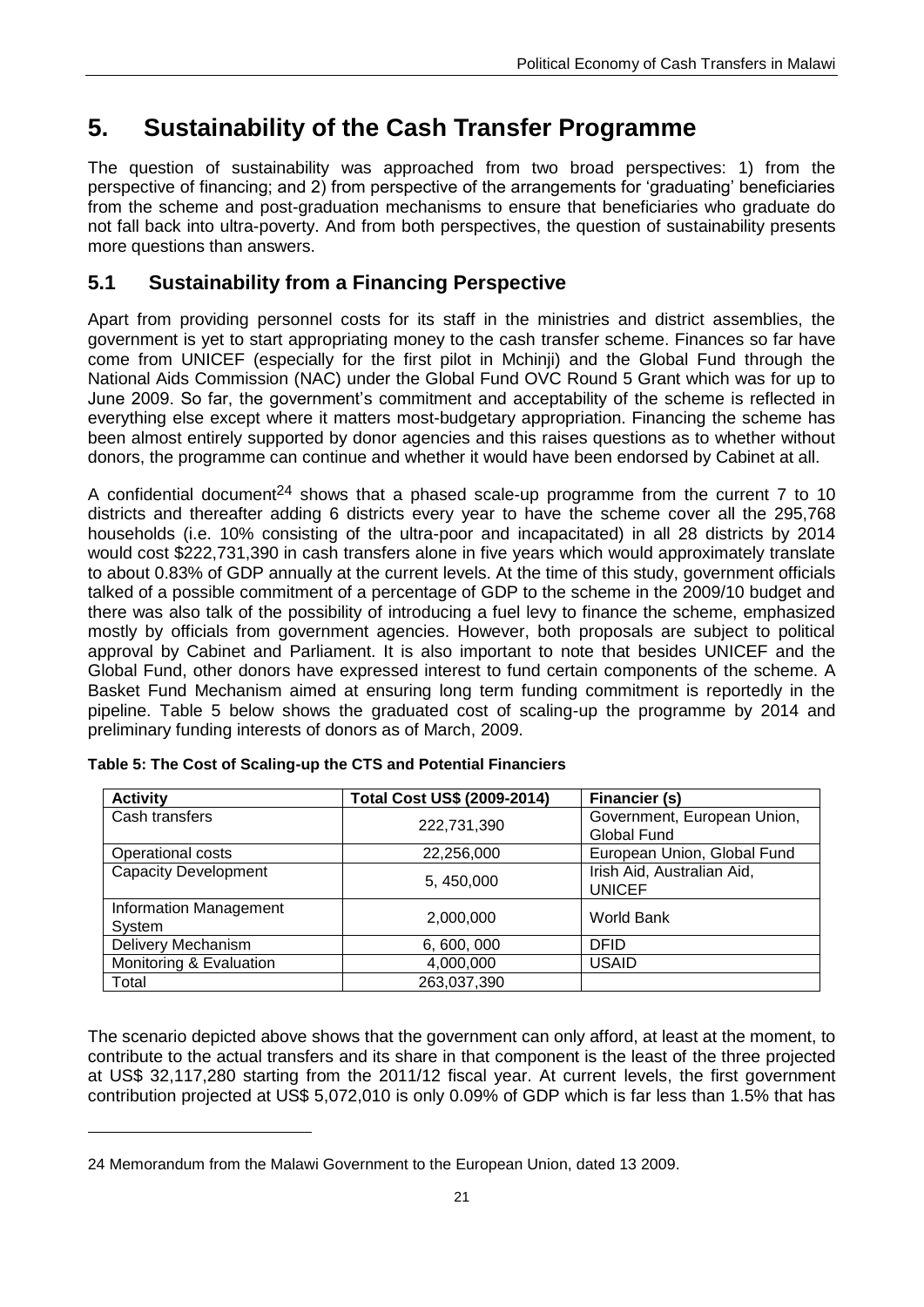featured in some discussions regarding government's contribution to the cash transfer scheme. Further, there is still uncertainty whether it will be able to start making the contributions in the next two financial years when funding from EU and GF are also uncertain during the same period. Table 6 below read with the Table 5 above shows that the financing of the cash transfer scheme is virtually donor-dependent. In the long term, such a scheme can hardly be sustainable. Table 6 shows the projected costs of a scaled up casher transfer programme for the period between 2010 and 2015.

| <b>Financial Year</b> | 10%<br><b>Households</b><br><b>Reached</b> | <b>Total Cost for</b><br>10% | Government<br><b>Contribution</b> | EU (1oth EDF)<br>contribution | <b>Global Fund</b> |
|-----------------------|--------------------------------------------|------------------------------|-----------------------------------|-------------------------------|--------------------|
| 09/10                 | 87032                                      | 17,406,440                   | X% GDP                            | ۰                             |                    |
| 10/11                 | 105096                                     | 22,914,110                   | X% GDP                            | ۰                             | 15,000,000         |
| 11/12                 | 146411                                     | 33,072,010                   | 5,072,010                         | 18,000,000                    | 10,000,000         |
| 12/13                 | 205 177                                    | 48,437,950                   | 7,937,950                         | 26,000,000                    | 14,500,000         |
| 13/14                 | 295768                                     | 59,153,660                   | 9,553660                          | 31,900,000                    | 17,700,000         |
| 14/15                 | 295768                                     | 59,163,660                   | 9,553,660                         | 31,900,000                    | 17,700,000         |
| Total                 | 295,768                                    | 222,731,390                  | 32,117,280                        | 107,800,000                   | 74,900,000         |

<span id="page-25-1"></span>

| Table 6: Projected Summary of Households and Cost-of Scaled-up of CTS at 10% |  |  |
|------------------------------------------------------------------------------|--|--|
|                                                                              |  |  |

Given that Cabinet approved the scheme in 2006 and actually ordered its scale-up, it is surprising that about three years later there is still no financial commitment. Table 6 further shows that at least for the current financial year there is as yet no financial commitment from any source. The situation raises several questions but an interesting one to this study is whether government was under some pressure to endorse the scheme and whether the government really "accepts" the scheme and deems it affordable<sup>25</sup>.

### <span id="page-25-0"></span>**5.2 Sustainability from an 'Exit-Strategy' Perspective**

The question of sustainability, from the perspective of weaning off beneficiaries from the scheme, does not seem to have received serious thought and concrete action. It is generally understood that cash transfers are not supposed to be life-time entitlements but no graduation point has been set. Grapevine suggestions vary from two to five years. At the design stage it was intended that "the scheme [would] re-evaluate beneficiaries bi-annually to determine their eligibility and those who manage to stand on their own may be able to exit the scheme"<sup>26</sup>. However, the criteria for determining eligibility to graduate have not been developed even though the need for an exit strategy is appreciated and openly acknowledged by the managers and implementers of the scheme.

The absence of an exit strategy has real potential to create dependency and requires urgent attention especially as the scheme scales-up. As Huijbregts observes, apart from children, who hold much promise for the future, the rest of the beneficiaries will not easily graduate from the scheme so much that the scheme is perhaps best deemed as "an investment that will enable children living in these households to survive, grow and develop and break out of the intergenerational cycle of poverty"27. Given that a right to social support for the poor and the vulnerable

27 Ibid.

-

<sup>25</sup> However, it is important to note that the scheme is still a pilot, only one that is being scaled–up. It is not clear for how long it will remain a pilot. One would suppose that piloting will end when a national programme on social support is adopted and then government can be expected to scale-up its contribution to cash transfers.

<sup>26</sup> Huijbregts, "How cash grants are transforming the poor", undated, p. 4.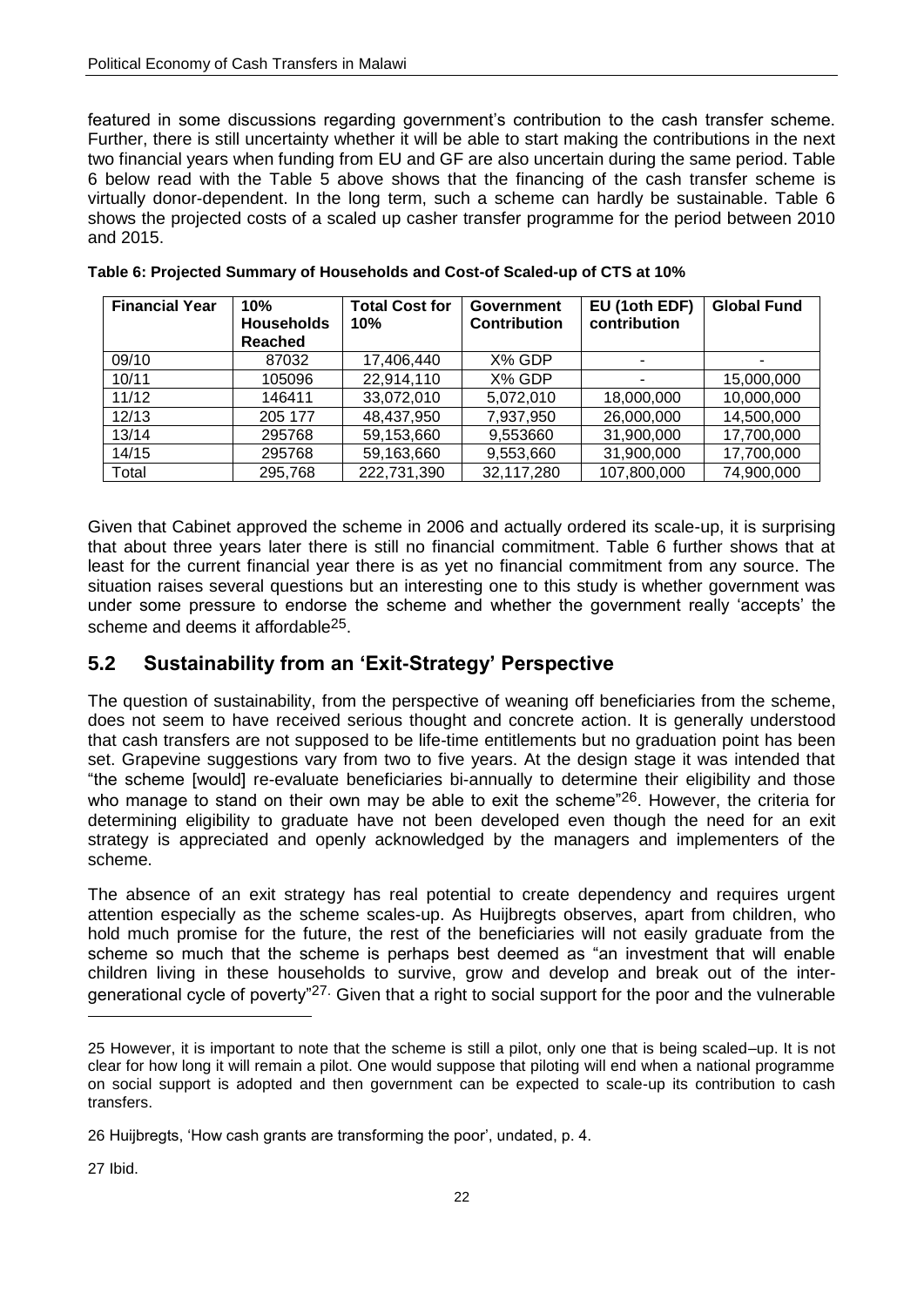has been asserted, and in the light of the characteristics of the majority beneficiaries of the scheme, the question is whether there can be a separate exit criteria other than death. The following political economy issues should be anticipated in the wake of an exit strategy:

- Exit strategies may have to be related to entry criteria. Should this be the case there will be need to re-think the entry criteria as the criterion based on labour constraint is based on circumstances that may take a long to change if ever. It would further require developing a better monitoring instrument to capture changes in the poverty and vulnerability status of the beneficiary households.
- Whether a household can graduate from the principal transfer but continue to access child  $\bullet$  . bonuses (in which case the scheme will resemble a child grant for such households).
- Whether households will graduate as single units when they satisfy the criteria or they will  $\bullet$  . graduate in blocs in a given period of time starting from the day they received the first transfer.
- Whether a graduation point will be set in terms of a duration or a number of transfers received regardless of changes (or lack of changes) in the poverty status, and whether the duration or the number of transfers on funding time frames of major financiers.
- Whether there will be other post-graduation interventions to cushion the graduating  $\bullet$ households from slipping back into ultra-poverty and vulnerability.
- $\bullet$ Whether and how the exit strategy will relate to the long term goal of the scheme to sustain human capital accumulation to tackle inter-generational poverty traps.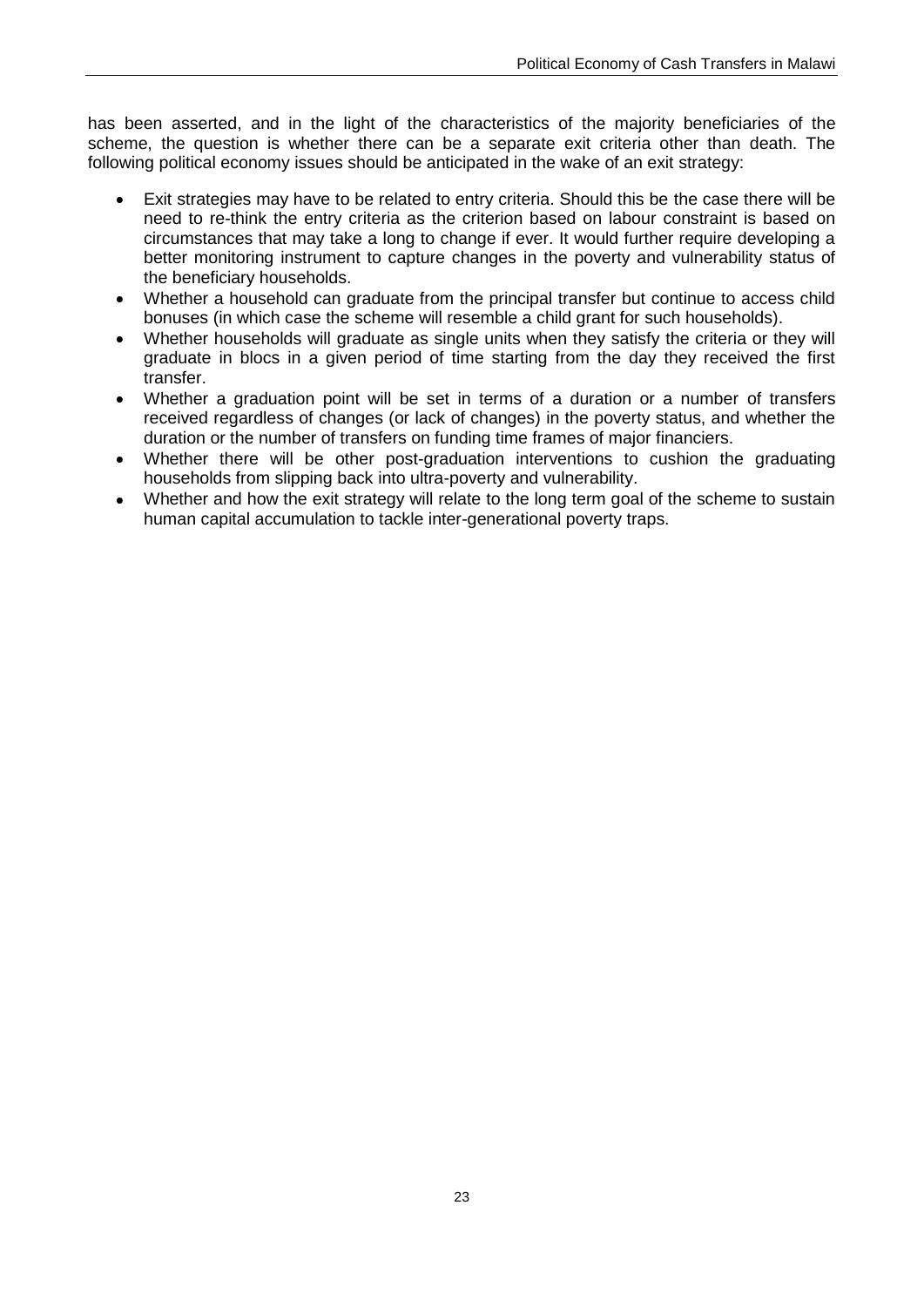## <span id="page-27-0"></span>**6. Power and Influence Donor Agencies on the CTS**

There is concerted effort on the part of both donors and government to project the CTS as one that is fully owned by the government. While this is a politically correct thing to do, it does not in any way discount the power and influence of donors on the design, financing and implementation of the scheme.

The most influential donor agency has been UNICEF to the extent that some quarters perceive the CTS as a UNICEF programme supported by the government. The official line is that CTS is a government programme which has its origins in a UNICEF supported pilot. It is, however, on record that since 2004, UNICEF Malawi has mounted an effective campaign for social protection and especially social cash transfers to be integrated into national development plans and budgets of funding organisations. In early 2006, UNICEF organised familisation tours to Brazil and Zambia for policy makers and technocrats to study cash transfer schemes and fully financed the pilot in Mchinji. It is UNICEF that developed and submitted to Global Fund a proposal for funding that became the basis for the Cabinet directive to scale-up the scheme to other districts. Following this chain of events and listening carefully to the respondents, one thinks that a "request" was put to cabinet which granted "approval". The persistent use of "cabinet directive" by designers and managers of the scheme is, arguably, politically significant to project government ownership of the scheme even when facts on origins and financing of the scheme point more in the contrary direction.

Before the government adopted the CTS, there were other social protection instruments which had been tried in an uncoordinated manner under the National Safety Nets Programme. They fell into three broad categories, namely: 1) productivity-enhancing programmes; 2) welfare support programmes; and 3) disaster management activities (Kambewa, 2005; Devereux, 2005). Slater and Tsoka (2006:26) show that there was in total 38 projects, three of which were cash transfers and the cash transfer programmes covered a total of 14,215 beneficiaries.

These cash transfer programmes were run by Oxfam in Thyolo, Concern Universal in Dedza and Concern World Wide in Dowa. The Oxfam cash transfer run for a period of five months. It covered 6000 beneficiaries each getting an equivalent of US\$ 25.83. The disaggregated data for the Concern Universal"s cash transfer programme is not readily available but it cost about US\$ 186, 000 for a period of 12 months. Concern World Wide implemented the Dowa Emergency Cash Transfer Programme during the 2005/06 hunger crisis season. It targeted about 11,000 households to enable them "obtain their missing food entitlement (MFE) for a period of five months by providing them with cash transfers" (Mvula, 2007: 2). The amounts disbursed were based on household size but capped at 10. A single member household was getting MK 370 (about US\$ 2.64) per month and households of 10+ members were getting MK3700 (about US\$ 26.46) per month. These cash transfers are not related to the Mchinji initiative. These were relatively on small scales and rather unknown except the Dowa Emergency Cash Transfer Scheme which has come in the limelight for piloting an innovative way of delivering the transfers through smart cards. The Mchinji CTS draws its inspiration from the "successes" of the Kalomo pilot project.

Besides cash transfers, the other projects were input subsidy, inputs transfers, school feeding, cash-for-work, food for work, integrated, food transfers, bursaries, inputs-for-work, targeted nutrition, food-cash and relief items. The question is why and how cash transfers have arisen to a level that has effectively eclipsed the other social protection support interventions that were popular or common? Stakeholders attributed this to the following factors:

- It is the only scheme that has been tested systematically and generated lessons for scaling  $\bullet$  . up.
- It has shown to deliver quick wins against poverty and vulnerability and empowers  $\bullet$ recipients to make purchase decisions i.e. unlike conditional transfers, the CTS is unpaternalistic.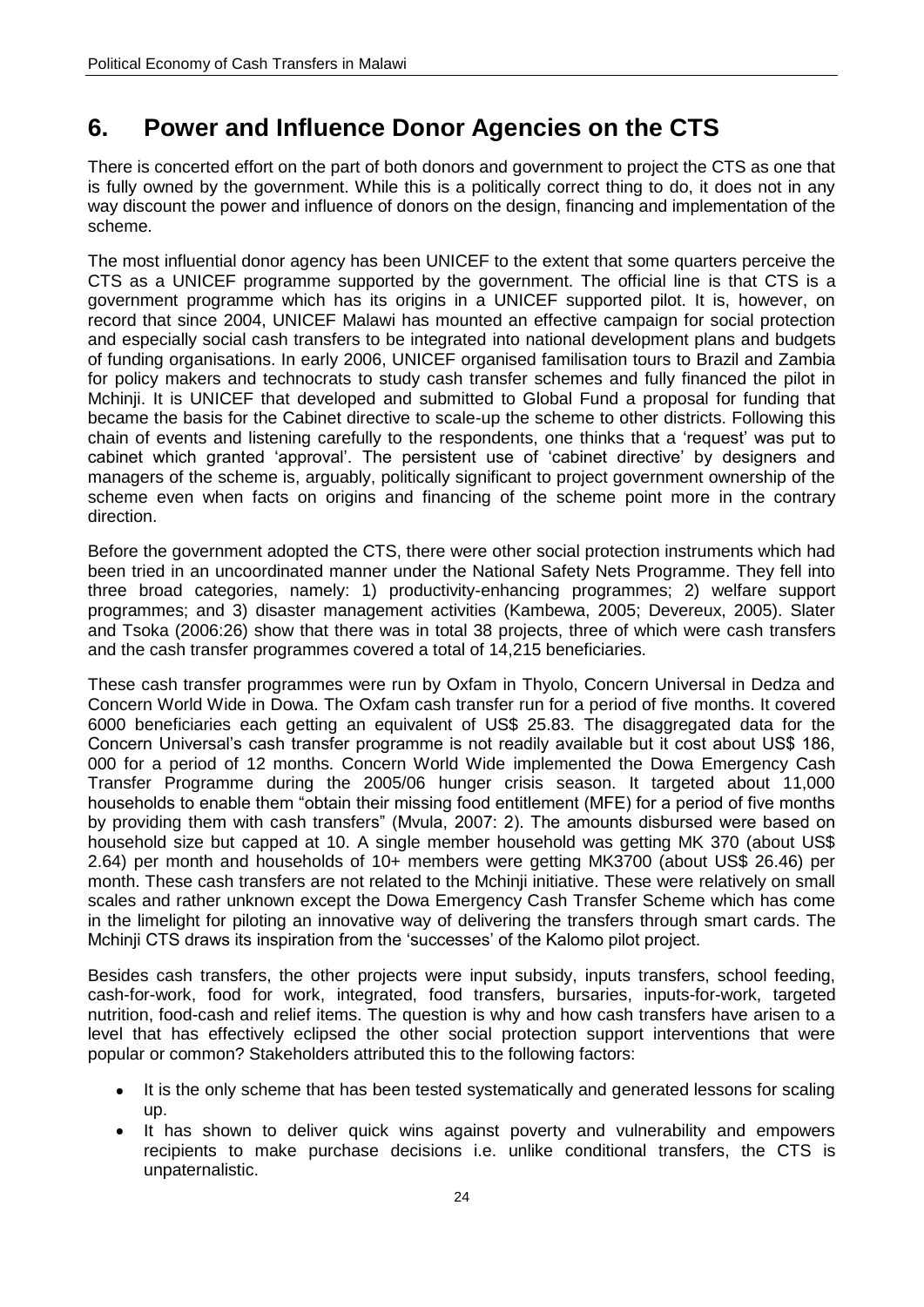• Being piloted alongside the process of developing a social support policy has given the scheme an edge to overshadow other instruments and to shape the policy itself.

Differences among donors and some government quarters regarding the design of the social support instruments including cash transfers have delayed the completion of the policy document. They also have had implications on the depth and breadth of ownership and acceptability of the CTS. These differences, often dressed up as technical niceties, appear to have put government in a difficult position as it has allowed the scheme to scale-up (to the satisfaction of UNICEF) and dragged its feet on financial commitment (arguably, to the satisfaction of DFID and World Bank). However, the technical argumentations appear to be covering deep-seated ideological views on social cash transfers.

Stakeholder interviews revealed that there are unresolved issues regarding which approaches to poverty reduction would be beneficial to Malawi in the long-term. The main issue is that some stakeholders in social support are not yet sure if social cash transfers to the non-productive poor constitute a sustainable mechanism for tackling chronic poverty. This hinges on the scepticism that social cash transfers may simply create and enhance dependency as long as they do not correctly target those that are genuinely destitute. However, whether social cash transfers create dependency or reduce poverty are acknowledged by stakeholders to be empirical matters. In this regard the World Bank and DFID<sup>28</sup> have taken a 'temporary' wait-and-see approach and claim that their involvement will be evidence-based. It is therefore incumbent upon implementers of the CTS to make available objective evidence about the efficacy of the CTS in order to drum up support for it.

The hollowness of the arguments based on the lack of approved government social support policy is clear from the fact that the same institutions both on the donor and government sides that have taken exception to the CTS sometimes support other social support programmes that are labourbased with fuzzy productivity elements. It could be argued that attitudes of different government institutions are shaped and influenced by the donor agencies with whom they have close working relationships or champion orientations to cash transfers that would go a long way to contributing the attainment of their institutional mandates. Some donor agencies including government are actually investing in alternative interventions to cash transfer programmes. The government, for instance, has since the 2005/06 growing season been massively investing in fertilizer subsidies and public works programmes supported by some donors that have adopted a rather sceptical stance towards cash transfer programmes. This suggests that ideological dispositions are more poignant to explaining the attitudes of stakeholders to cash transfers than the technicalities of the policy process and the design of the programme.

-

<sup>28</sup> Both are big providers of budget support to Malawi Government.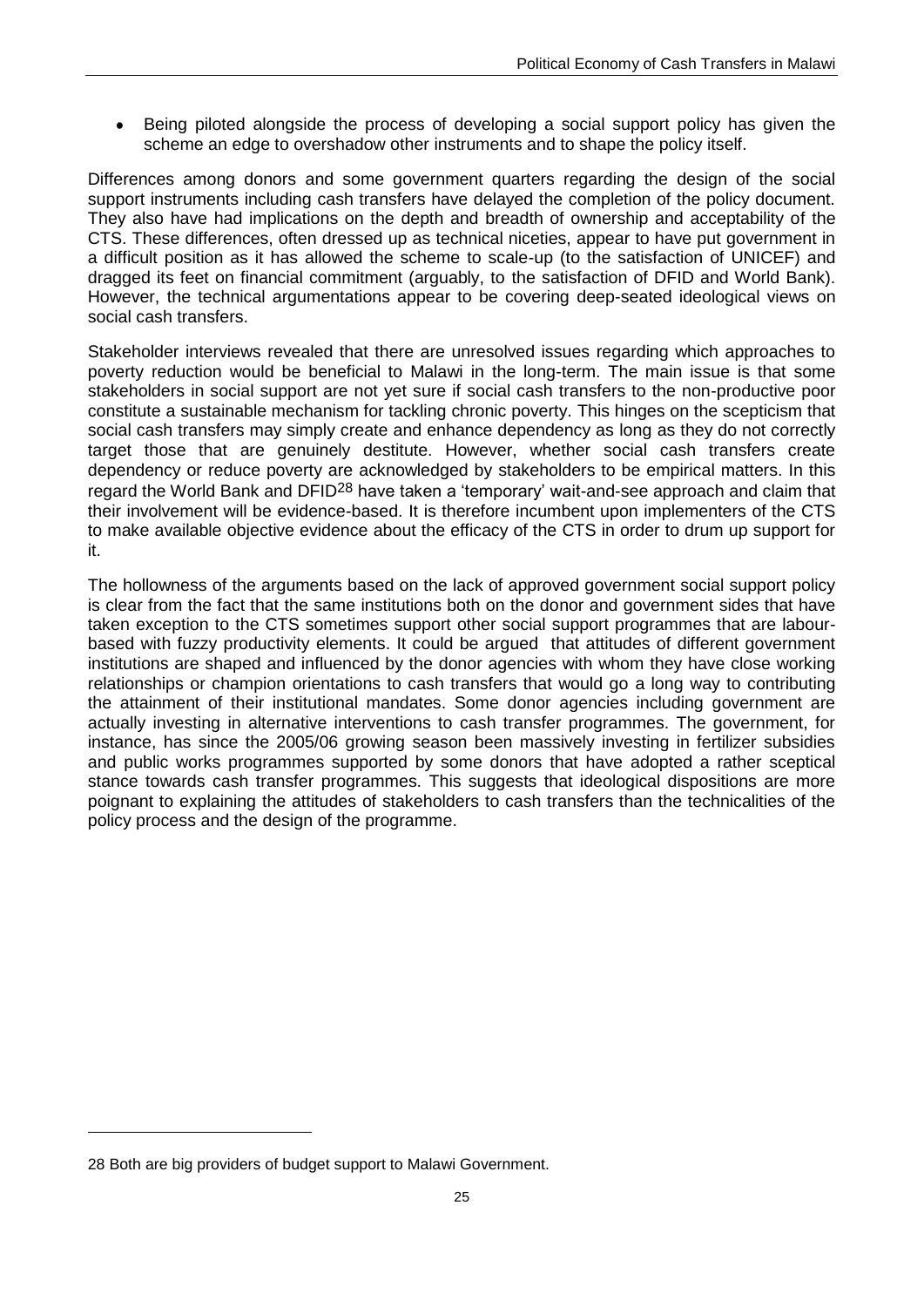## <span id="page-29-0"></span>**7. Concluding Remarks**

The examination of the acceptability, affordability and sustainability of cash transfers shows that the political economy approach is instrumental to understanding questions of conceptualisation (design), ownership and sustainability of social support programmes. Although the arguments are often couched in technically orientated terms, the context and the actual behaviour of their proponents on key questions about cash transfers clearly reflect deeply held ideological dispositions. In conclusion, the following can be highlighted as main elements of the political economy of cash transfers in Malawi.

- The policy process has been predominantly top-down with "too little, too late" consultation with communities. Thus the process, while fairly consultative and characterised with what main stakeholders believe to be genuine contestation of ideas at the technical level, it has by far fallen short of the standard democratic requirement of "beneficiary" involvement.
- At the local level, targeting is the most politically sensitive component of the scheme even though the targeting mechanism used is multi-stage and community-based. The challenge is that the criteria for selecting households create space for opportunistic strategic behaviours including elements of elite capture. The targeting criteria also minimises the coverage of the scheme by relying on an arbitrary cut-off point in contexts of widespread poverty. Further, the utility of the income-based criterion to the actual process of selecting beneficiary households has proved to be difficult for communities to apply at least objectively.
- Despite errors of inclusion and exclusion, the design of the CTS goes a long way in reaching the poorest of the poor than previous social protection efforts. Its integration into local governance structures contributes to the cost-effectiveness of delivering the scheme while making local government and decentralisation more meaningful to communities. The shortage of capacity at district assemblies is acknowledged and the consensus is to improve capacities by a combination of ways including creating new posts to increase staff numbers, and contracting out cash delivery to communities. The consensus is to improve capacities by not creating new structures but exploit the existing ones. And this is in line with current trends in institutional analysis where emphasis is on institutional multi and not mono tasking. In the words of one respondent, "the best way to improve structures is not to create new ones, but to continue working with them, however weak they may be in the beginning".
- The effects of cash transfers on poverty and vulnerability are promising and the scheme  $\bullet$ appears to be an effective measure for tackling these problems with a long term perspective. While its coverage at national level is informed by the profile of poverty and vulnerability, there is increasing evidence that coverage of the poorest within the beneficiary communities is limited and there is need to scale-up, preferably based on poverty profiles at district levels. This should, however, be considered in the light of the question of sustainability. Further, there is need for a robust M&E instrument that will track not just the financial aspects but also elements that can be used to meaningfully assess impacts of the scheme. This is particularly important for providing objective evidence of what works and how it works.
- The CTS is widely accepted among government officials, politicians and beneficiary communities. The question of ownership is hard to settle. The analysis suggests that the scheme draws impetus from a particular camp of donors led by UNICEF. Other donors trail behind largely because of ideological differences in the approach and design of the scheme even though official reasons are generally couched in terms of technicalities. This lack of consensus has delayed the policy process, the design of the social support programme and has constrained the breadth of ownership of the scheme. The hesitation or unwillingness on the part of government to make substantial financial commitments to the scheme may be rationalised in many ways but the obvious reality is that it reflects shallow ownership of the scheme and this has implications on sustainability.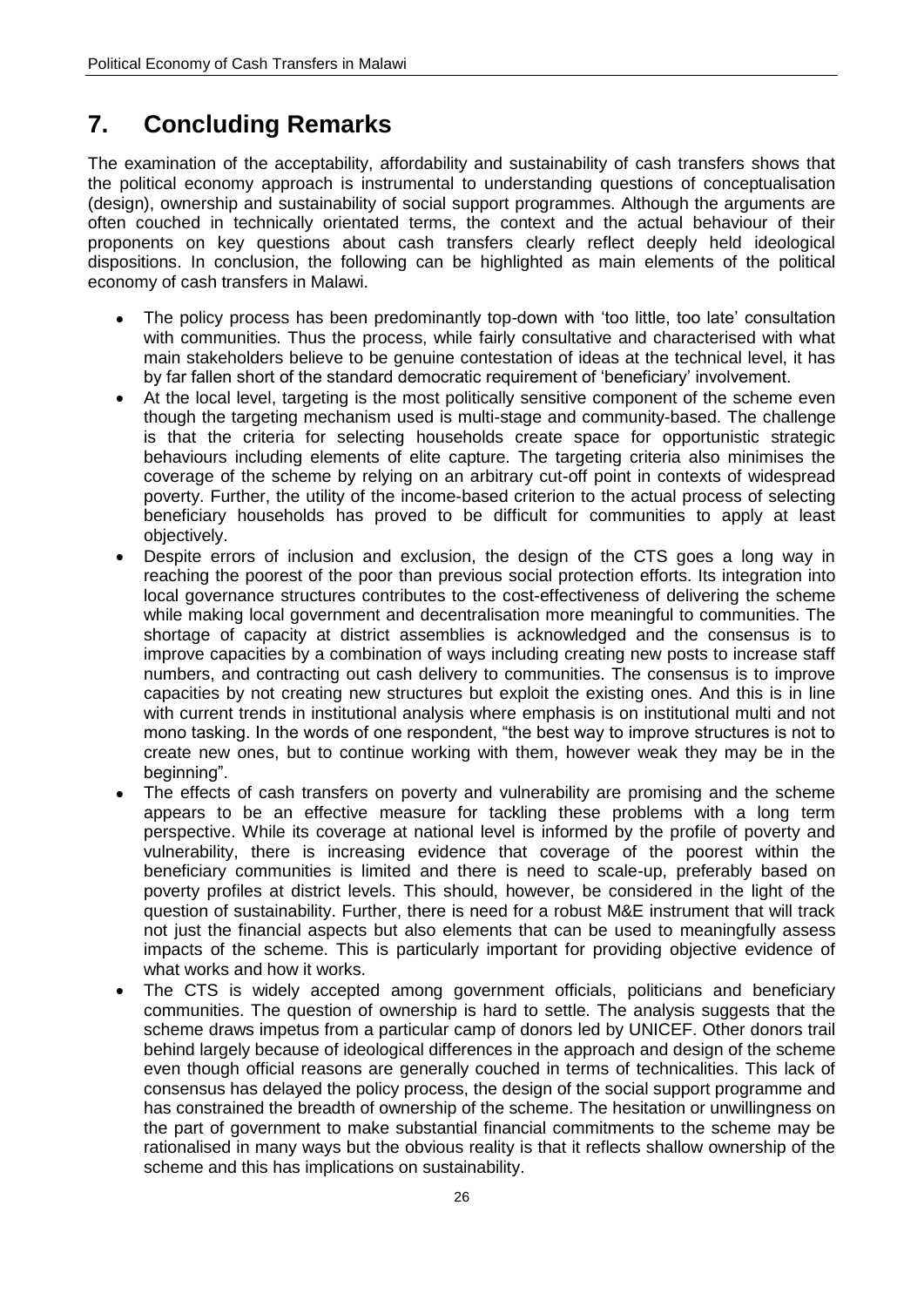The sustainability of the CTS depends on putting in place robust financing mechanisms and  $\bullet$ developing exit strategies for beneficiaries. The findings suggest that the absence of a funding mechanism that is locally resourced threatens the potential sustainability of the CTS. It is highly donor-dependent but this gesture of goodwill should not hold back government from looking for sustainable ways of financing the scheme. The problem of sustainability is compounded by lack of graduation criteria. When these two dimensions are put together, one sees dependency being created at two levels: government dependent on donors for financing and beneficiaries' dependent on the scheme to cushion their livelihoods more or less on a permanent basis. It is, of course, worthy noting that with respect to the second level of dependency beneficiaries of the scheme are already dependants. As a result, the question of their dependency on the scheme needs not be overemphasised. In essence what the scheme does is to remove the burden of overwhelming dependency on a few members of the extended family and the community and places that onus on the state. According to the District Commissioner in Mchinji, this aspect alone is responsible for the wide acceptability of the scheme among the nonbeneficiaries.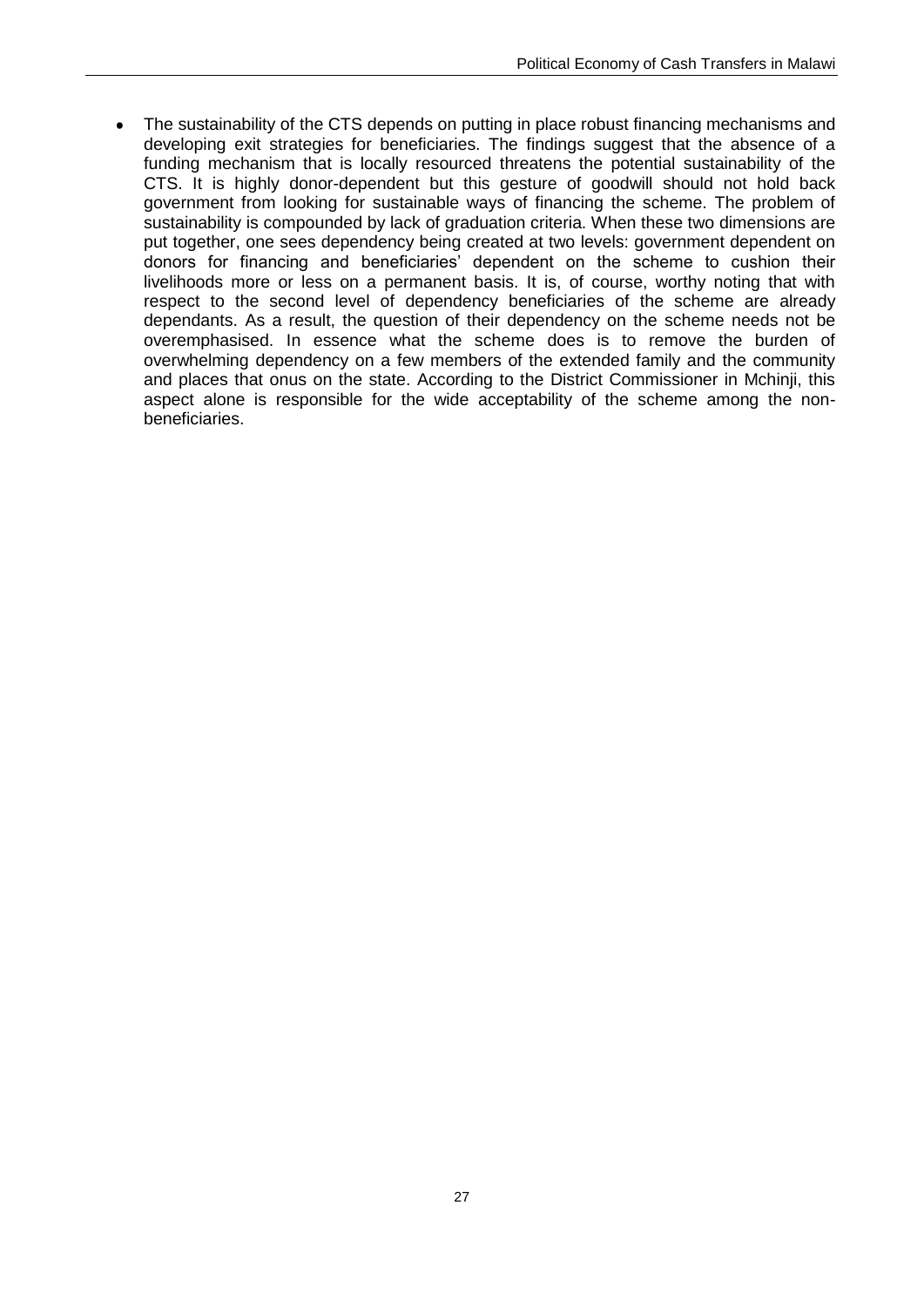## <span id="page-31-0"></span>**References**

Carter, M. R. and Barett, C. B. (2007) "Asset Thresholds and Social Protection: A "Think Piece", IDS Bulletin, (38):34-39.

Chinsinga, B. (2005) "Targeting Safety net Interventions in Developing Countries: Some Insights from a Qualitative Study from Malawi" The European Journal of Development Research, Vol. 17, No. 4 pp 706-734

Chinsinga, B. (2006) "Social Protection in Malawi: Some Issues for Critical Reflection", Report for Action Aid International Malawi, Lilongwe: Malawi

Devereux, S. and Macauslan, I. (2006) "Review of Social Protection Instruments in Malawi" Desk study for DFID Malawi, Lilongwe: Malawi

Devereux, S. *et al* (2006) "Vulnerability to Chronic Poverty and Malnutrition in Malawi", A Report for DFID Malawi, Lilongwe: Malawi

Devereux, S. and Sabates-Wheeler, R. (2007) "Editorial Introduction: Debating Social Protection", IDS Bulletin, (38)1-7.

Dunn, W. (2004) Public Policy Analysis: An Introduction, 3rd edition, Pearson Prentice-Hall: New Jersey, USA

Government of Malawi (2006) Malawi Growth and Development Strategy: Lilongwe Government of Malawi (2009) Social Support Policy, Latest Policy Draft, March, 2009

Government of Malawi (2009) Concept Note for the European Union under the 10th European Development Fund, Lilongwe.

Hailu, D. and Veras Soares, F. (2008) Cash Transfers in Africa and Latin America: An Overview, Poverty in Focus: International Poverty Centre.

Hay, C. (2002) Political Analysis, Hampshire: Palgrave.

Holzmann, R. and Kozel, V. (2007) "The Role of social Risk Management in Development: A World Bank View", IDS Bulletin, (38):8-13.

Huijbregts, M. (undated) How Cash Grants are Transforming the Lives of the very Poor (Unpublished)

IPRSE (2008) Integrating the Voices of the People: Malawi Civil Society Interventions on the Formulation of the Social Protection Policy, Lilongwe: Malawi.

Kambewa, P. (2005) A Review of Safety Net Programmes for 2003-04, Prepared for the Safety Nets Unit, Department of Poverty and Disaster Management Affairs and Ministry of Economic Planning and Development, Lilongwe: Malawi

Kunnemann, R. and Leonhard, R. (2008) A Human Rights View of Social Cash Transfers for Achieving the Millennium Development Goals, Brot fur die Welt: Evangelischer Entwicklungsdienst

Leftwich, A. (ed.) (2004) What is Politics? The Activity and its Study, Cambridge: Polity.

Levy, S. (ed.) (2005) Starter Packs: A Strategy to Fight Hunger in Developing Countries? CABI Publishing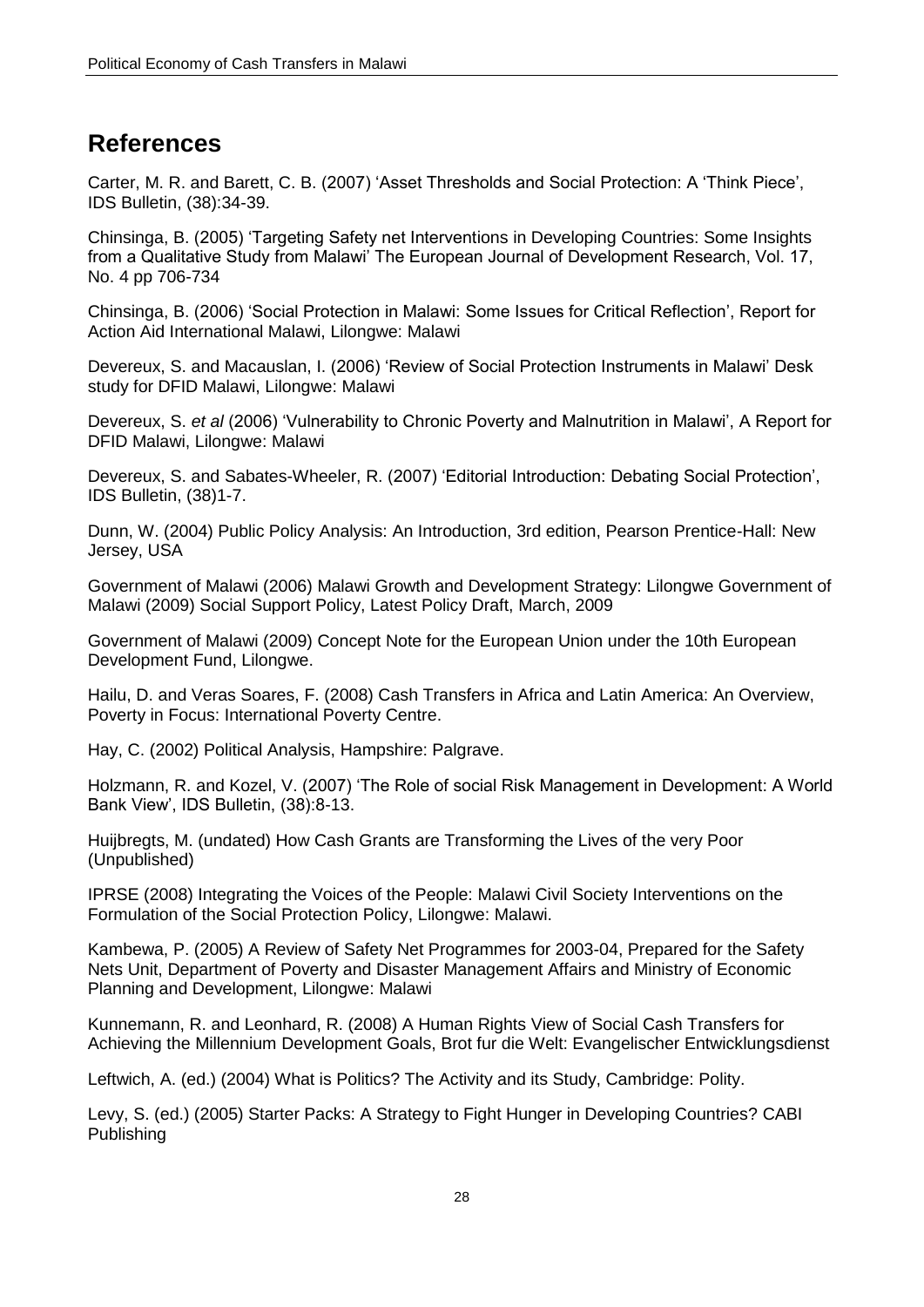Miller, C., Tsoka, M. and Reichert, K. (2008) Executive Summary: External Evaluation of the Mchinji Social Cash Transfer Pilot, UNICEF, Boston University and USAID

Mkandawire, T. (2006) Targeting and Universalism in Poverty Reduction, UNRISD paper No.23 pp 3-5

Mvula, P. (2007) The Dowa Emergency Cash Transfer (DECT) project: A Study by of the Social Impacts: Available at [www.wahenga.net/uploads/reports/REBA-%20Malawi-](http://www.wahenga.net/uploads/reports/REBA-%20Malawi-%20Dowa%20Emergency%20Cash%20Transfer.pdf) [%20Dowa%20Emergency%20Cash%20Transfer.pdf](http://www.wahenga.net/uploads/reports/REBA-%20Malawi-%20Dowa%20Emergency%20Cash%20Transfer.pdf)

National statistics Office (2005) Integrated Household Survey, Government Printer, Zomba

Sabates-Wheeler, R. and Devereux, S. (2007) "Social Protection for Transformation", IDS Bulletin, (38):23-28.

Regional Hunger Vulnerability Programme (RHVP) (2009) Wahenga Brief. Available at [www.wahenga.net](http://www.wahenga.net/)

Sabatier, P. (ed.) (1999) Theories of the Policy Process, West view: Colorado

Schubert, B. (2009) Targeting Social Cash Transfers: The Process of Defining Target Groups and the Targeting Mechanism for the Malawi Social Cash Transfer Scheme, Lilongwe: Malawi

Schubert, B. and Huijbregts, M. (2006) The Malawi Social Cash Transfer Pilot Scheme: Preliminary Lessons Learned, Paper prepared for the conference on "Social Protection Initiatives for Children, Women and Families: An Analysis of Recent Experiences", New York, 30-31 October, 2006

Schubert, B. (2009) "Targeting Social Cash Transfers" Wahenga Brief, No. 18, June 1

Seaman, J., Petty, C. and Kambewa, P. (2008) The Impact on Household Income and Welfare of the Pilot Social Cash Transfer Scheme and Agricultural Input Subsidy Programmes in Mlombwa TA, Machinga District (Unpublished).

Slater, R. and Tsoka, M. (2006) Social Protection in Malawi: A Status Report, World Bank Malawi **Office** 

Thomson, K. (2007) "A Universal Social Minimum as a Foundation for Citizenship", IDS Bulletin, (38):56-60.

UNICEF (2007) Telling Their Stories: The Direct Impact of Social Cash Transfers on the Lives of Ultra-poor Families in Malawi, UNICEF Malawi. Available at: [www.socialcashtransfers-malawi.org](http://www.socialcashtransfers-malawi.org/)

UNICEF (2007) The Impact of Social cash Transfers on Children Affected by HIV and AIDS: Evidence From Zambia, Malawi and South Africa, UNICEF ESAR)

Voipio, T. (2007) Social Protection for Poverty Reduction: The OECD/DA/POVNET View", IDS Bulletin, (38):45-50.